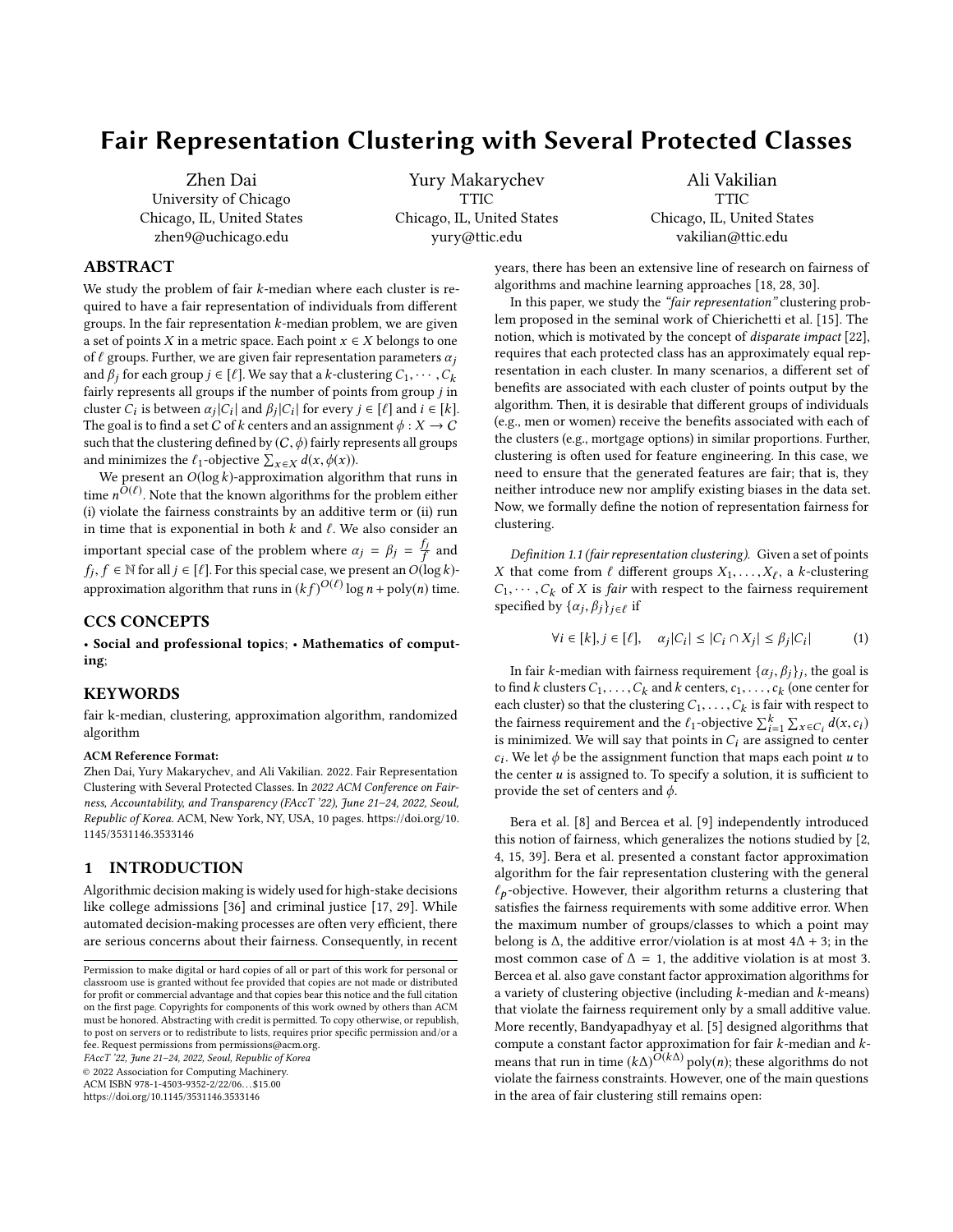What is the best polynomial-time approximation algorithm for representation fair clustering?

We also study exact fair representation clustering, which is an important special case of the problem.

<span id="page-1-2"></span>Definition 1.2 (exact fairness). Assume that we are given a set of points X that come from  $\ell$  disjoint groups:  $X = X_1 \cup \cdots \cup X_\ell$ . A<br>k-clustering  $C_1 \cup \cdots \cup C_k$  of X is exactly fair if k-clustering  $C_1, \cdots, C_k$  of X is exactly fair if

$$
\forall i \in [k], j \in [\ell], \quad |C_i \cap X_j| = \frac{|X_j|}{|X|} \cdot |C_i| \tag{2}
$$
  
We define *farilet* as a minimal size non-empty set of points that

is exactly fair. Note that all fairlets have the same size (when  $X$  is fixed). Denote this size by f. Further, for every  $j \in [\ell]$ , let  $f_j$  denote the number of points from group  $j$  in any fairlet.

This notion was previously studied for  $(1)$  k-center  $[9, 38]$  $[9, 38]$  $[9, 38]$  and (2) *k*-clustering with  $\ell_p$ -objective on balanced instances (instances with  $f_i = 1$  for all j and  $f = \ell$ ) [\[10\]](#page-8-6). In all these special cases of exact fairness, the fair clustering problem admits a constant factor approximation.

Other Related Work. Fair clustering is an active domain of research and by now it has been studied under various standard notions including both group fairness and individual fairness, e.g., [\[1,](#page-8-7) [8,](#page-8-1) [11,](#page-8-8) [12,](#page-8-9) [14–](#page-8-10)[16,](#page-9-10) [19,](#page-9-11) [20,](#page-9-12) [23–](#page-9-13)[26,](#page-9-14) [31,](#page-9-15) [32,](#page-9-16) [34,](#page-9-17) [35,](#page-9-18) [37,](#page-9-19) [41\]](#page-9-20).

## 1.1 Our Results

In this paper, we study the fair representation  $k$ -median problem and give a randomized  $O(\log k)$ -approximation algorithm for it that runs in time  $n^{O(\ell)}$ . Importantly, we get a polynomial time algo-<br>rithm for every fixed  $\ell$  – this is the case in most practical settings rithm for every fixed  $\ell$  – this is the case in most practical settings of interest for fairness applications. In fact, we design an algorithm that can handle arbitrary fairness profiles (see below for the definitions). Further, we design a much faster randomized algorithm for fair  $k$ -median with exact fairness constraints and small  $f$ , where f is the size of a fairlet. It runs in time  $(kf)^{O(\ell)} \log n + poly(n)$ .<br>We emphasize that even in the case  $\ell = O(1)$  all previous results We emphasize that even in the case  $\ell = O(1)$ , all previous results on fair representation clustering with more than two protected groups, notably [\[5,](#page-8-5) [8,](#page-8-1) [9\]](#page-8-2), either violate the fairness constraints by additive terms or run in time that is exponential in  $k$ . In this paper, we present first polynomial time approximation algorithms for fair representation with  $\ell = O(1)$  multiple protected classes that satisfy the fairness requirement with no additive violations (see Theorem [1.3](#page-1-0) and Theorem [1.6\)](#page-2-0).

General Representation Fairness. Our main algorithm has three steps: location consolidation, approximation the metric by a distribution of tree metrics, and finally solving fair clustering on a tree.

In the first step, we run an existing constant factor approximation algorithm for k-median to find a set of k centers  $C = \{c_1, \ldots, c_k\}$ .<br>Next, we move each point to its closest center  $c_i$  in C in the con-Next, we move each point to its closest center  $c_i$  in C in the con-<br>structed solution. In other words, we reduce the initial instance of structed solution. In other words, we reduce the initial instance of size  $n$  (with possibly  $n$  different locations) to an instance of size  $n$ with exactly  $k$  locations. (i.e., we may have multiple data points mapped/moved to each location.)

In the second step, we use the metric embedding technique by Fakcharoenphol et al. [\[21\]](#page-9-21) to approximate the reduced instance by a tree metric with expected distortion  $O(\log k)$ . As the reduced instance, this instance also has at most k different locations. Additionally, the metric on these locations is a tree metric.

Finally, in the third step, we use dynamic programming (DP) to find a fair assignment of  $n$  points located at  $k$  different locations to k centers. The DP runs in time  $n^{O(\ell)}$ .<br>We note that that our first step is ver

We note that that our first step is very similar to that used by Bera et al. [\[8\]](#page-8-1) and Bercea et al. [\[9\]](#page-8-2); they first find a not-necessarily-fair clustering of the data points and then reassign the points so as to ensure that the clustering is approximately fair. In the context of k-median, the idea of approximating the input metric with a distribution of dominating trees was introduced by Bartal [\[7\]](#page-8-11); this approach was recently used by Backurs et al. [\[4\]](#page-8-4) in their approximation algorithm for a different variant of fair representation clustering with 2 groups. Our dynamic programming algorithm is novel and very different from DP algorithms previously used for solving  $k$ -median on trees (see e.g., [\[3,](#page-8-12) [27,](#page-9-22) [40\]](#page-9-23)).

<span id="page-1-0"></span>THEOREM 1.3. There exists a randomized  $O(\log k)$ -approximation algorithm for fair representation k-median that runs in  $n^{O(\ell)}$  time.

Note that in practice the number of classes is usually a small constant. Then our algorithm runs in polynomial time. The problem is interesting even when  $\ell$  is a fixed single-digit number. In addition, note that our algorithm returns a clustering that does not violate the fairness constraints.

<span id="page-1-1"></span>REMARK 1.4. Our approach works in a more general setting with a set of fair profiles F, where each profile  $p \in F$  is a vector of length  $\ell$ . A cluster C (a cluster only contains one center and a k-clustering contains k clusters) is fair w.r.t. F if  $(|X_1 \cap C|, \ldots, |X_\ell \cap C|) \in F$ . For example, this general notion captures the setting in which we only need to guarantee that in each cluster, a sufficiently large fraction of members belong to one of the disadvantaged groups specified by  $D \subseteq [\ell]; \forall C, \sum_{i \in D} |X_i \cap C| \ge \alpha \cdot |C|$ . Note that our algorithm works for any given set of fair profiles  $F$ for any given set of fair profiles F .

To the best of our knowledge, none of the previous results on fair representation clustering implies an approximation bound for this general "fairness profile" notion.

Given a clustering instance and set F, our algorithm finds a clustering such that all clusters are fair w.r.t. F. Assuming the existence of a membership oracle for F that runs is time  $t_F$ , the running time and the approximation factor are  $t_F \cdot n^{O(\ell)}$  and  $O(\log k)$  as in The-<br>oram 1.3. In most natural scanarios the mambarship oracle can be orem [1.3.](#page-1-0) In most natural scenarios the membership oracle can be implemented efficiently and the asymptotic runtime of our algorithm remains  $n^{O(\ell)}$ . For instance, in the aforementioned fairness require-<br>ment which guarantees the presence of disadvantaged groups in each ment which guarantees the presence of disadvantaged groups in each cluster,  $t_F = O(\ell)$ ; hence, the total runtime of our algorithm in this setting is still  $n^{O(\ell)}$ .

REMARK 1.5. We describe and analyze our algorithm for the case when each point belongs to exactly one group  $\bar{X}_i$ . However, with a minor modification our algorithm can also handle the case when a minor modification,our algorithm can also handle the case when a point may belong to multiple groups or do not belong to any group. We introduce a "virtual" group  $Y_G$  for every  $G \subset [\ell]$  such that there exists a point that belongs to groups  $X_i$  with  $i \in G$  and only to them. Note that new virtual groups are disjoint and cover X. We define the fairness constraints as follows: for every  $j \in [\ell], \alpha_i |C_i| \leq$ <br> $\sum_{i=1}^{\infty} c_i \circ C_i \circ \sum_{j=1}^{\infty} c_j \circ C_j \circ C_j \circ C_j$  $\sum_{G:j \in G} |\hat{C}_i \cap Y_G| \leq \beta_i |C_i|$ . By Remark [1.4,](#page-1-1) our algorithm can handle these constraints; they are equivalent to the original constraints, since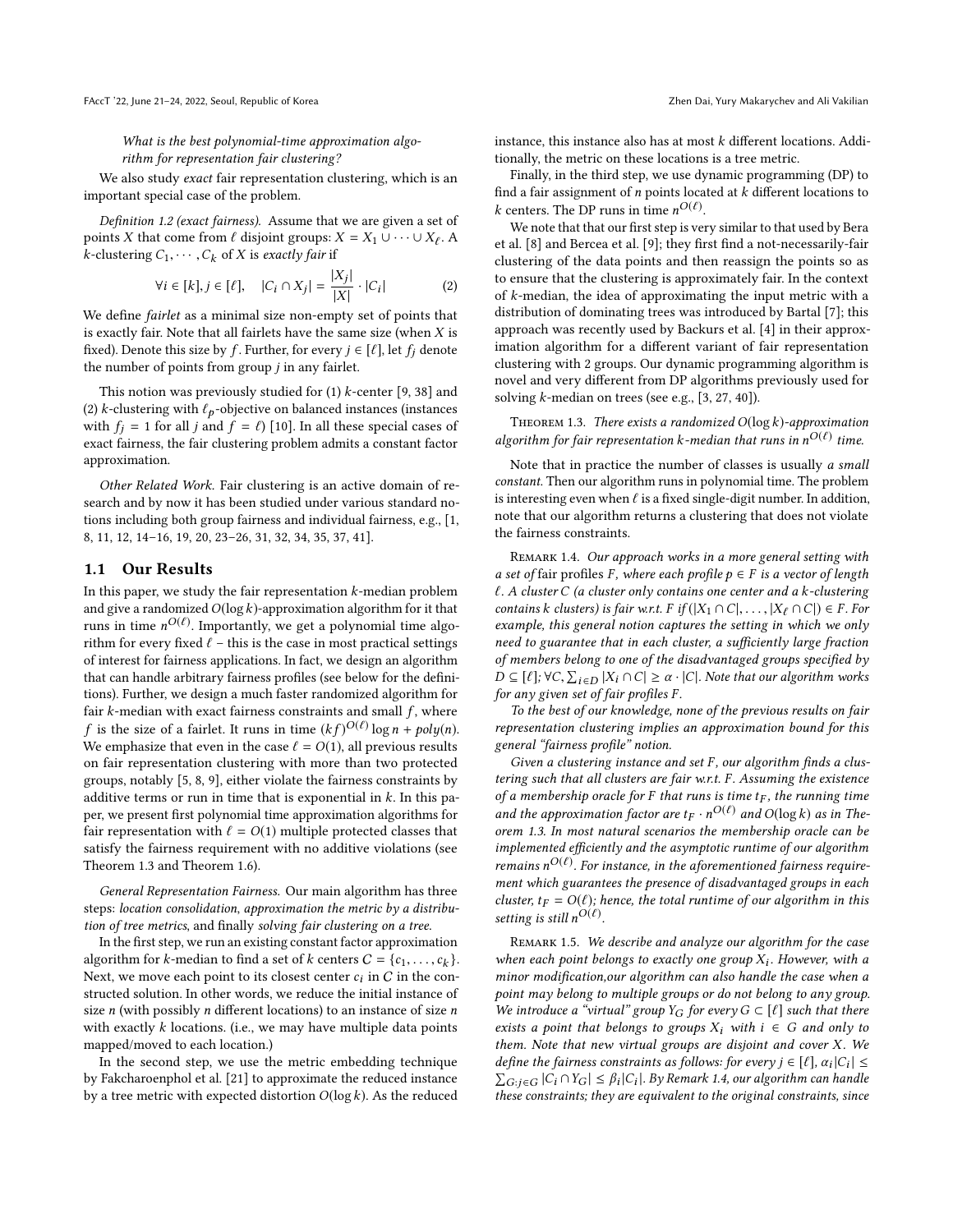Fair Representation Clustering with Several Protected Classes FAccT '22, June 21-24, 2022, Seoul, Republic of Korea

 $\sum_{G:j \in G} |C_i \cap Y_G| = |C_i \cap X_j|$ . Note that now the algorithm runs in<br>time of (f) when f( is the number of sixteed muons (shorte f) < of time n<sup>O(ℓ'</sup>) where  $\ell'$  is the number of virtual groups (clearly  $\ell' \leq 2^{\ell}$ <br>but  $\ell'$  may be much smaller than  $2^{\ell}$ ) but  $\ell'$  may be much smaller than  $2^{\ell}$ ).

Exact Representation Fairness. We significantly improve the running time of our algorithms when the fairness constraints are exact (see Definition [1.2\)](#page-1-2) and each point belongs to exactly one group. We first run the algorithm by Bera et al. [\[8\]](#page-8-1) that returns a set of centers and an assignment of points to these centers that "nearly" satisfies the fairness requirement. Next, we move each point to its assigned center. We prove that there exists an  $O(1)$ -approximately optimal fair assignment that only moves a set of  $O(kf^2)$  points  $S^*$ . Lastly, we show that we can find such a set S of size  $O(k^2 f^2)$  in polynomial<br>time. Then, loosely speaking, we run our main algorithm on the  $\frac{1}{2}$  for the sum of the sum above  $\frac{1}{2}$  for  $\frac{1}{2}$  for  $\frac{1}{2}$  for  $\frac{1}{2}$  for  $\frac{1}{2}$  for  $\frac{1}{2}$  for  $\frac{1}{2}$  for  $\frac{1}{2}$  for  $\frac{1}{2}$  for  $\frac{1}{2}$  for  $\frac{1}{2}$  for  $\frac{1}{2}$  for  $\frac{1}{2}$  for set *S*. Since *S* has only  $O(k^2)$ f<br>S  $\frac{1}{2}$ ) points, the algorithm runs in time  $(kf)^{O(\ell)}.$ 

<span id="page-2-0"></span>THEOREM 1.6. There exists a randomized  $O(\log k)$ -approximation algorithm for exactly fair k-median that runs in time  $(kf)^{O(\ell)} \log n +$ <br>poly(n), where f, is the fairlet size  $poly(n)$ , where  $f$  is the fairlet size.

Note that our algorithm returns a clustering that does not violate the fairness constraints.

#### 2 PRELIMINARIES

Embedding into a distribution of dominating trees. Given a set *M*, a metric on *M* is a map  $d : M \times M \longrightarrow \mathbb{R}^+$  that satisfies: for all  $x, y, z \in M$  $x, y, z \in M$ ,

(1)  $d(x, y) = 0$  if and only if  $x = y$ ;

(2)  $d(x, y) = d(y, x);$ 

(3)  $d(x, z) \leq d(x, y) + d(y, z)$ ,

where  $\mathbb{R}^+$  is the set of positive real numbers. A metric space is a pair  $(M, d)$ , where M is a set and d is a metric on M.

Let  $\chi$  be a tree on M (i.e. the vertex set of  $\chi$  is M). Let E denote the edge set of  $\chi$  and  $w : E \longrightarrow \mathbb{R}^+$  be a weight function on E. For each edge  $e \in E$ , we call  $w(e)$  the length of e. For  $u, v \in M$ , let  $P_u^{\lambda}$ <br>be the path from u to zin  $x$ . We define the shortest-path metr be the path from u to v in  $\chi$ . We define the shortest-path metric  $d \, : M \times M \longrightarrow \mathbb{P}^+$  as  $d \, (u, z) = \sum_{x} \chi(u, z)$ . It is easy to verify  $d_{\chi}: M \times M \longrightarrow \mathbb{R}^+$  as  $d_{\chi}(u, v) = \sum_{e \in P_{u, v}^{\chi}} w(e)$ . It is easy to verify that  $d<sub>\gamma</sub>$  is a metric.

Assume that we are given a metric space  $(M, d)$ . We will consider trees  $\chi$  on  $M$  (whose edges have positive lengths) and shortestpath metrics  $d<sub>\gamma</sub>$  that they define on M. We say that  $(M, d)$  is  $\alpha$ approximated by a probabilistic distribution  $\mathcal{D}_{\chi}$  of dominating trees  $\chi$  with distortion  $\alpha \geq 1$  if

- Every tree metric  $d<sub>\gamma</sub>$  in the support X of  $\mathcal{D}<sub>\chi</sub>$  dominates metric  $(M, d)$ ; i.e.,  $d_X(u, v) \ge d(u, v)$  for all  $u, v \in M$ .
- $\mathbb{E}_{\chi \sim \mathcal{D}_{\chi}}[d_{\chi}(u,v)] \leq \alpha \cdot d(u,v)$  for all  $u, v \in M$ .

A key component in our algorithms is the following result by Fakcharoenphol et al. [\[21\]](#page-9-21) (see also [\[6\]](#page-8-13) by Bartal).

<span id="page-2-1"></span>THEOREM 2.1 (FAKCHAROENPHOL ET AL. [\[21\]](#page-9-21)). Every metric space  $(M, d)$  can be approximated by a distribution of dominating trees with distortion at most  $O(\log|M|)$ . Moreover, we can sample from the distribution of dominating trees in polynomial time.

## <span id="page-2-3"></span>3 ALGORITHMS

Now we present an  $O(\log k)$ -approximation algorithm for fair representation k-median that runs in time  $n^{O(\ell)}$ , where *n* is the number<br>of points and  $\ell$  is the number of groups of points and  $\ell$  is the number of groups.

In our algorithms, we are going to transform instances to "simpler" instances by moving points to new locations. It will be helpful to distinguish between data points and their locations. Our algorithms will not change data points and their memberships in groups, but will change their locations. Formally, we think of abstract data points that are mapped to points/locations in a metric space; our algorithms will modify this mapping between data points and their locations. We call this process a reassignment. We denote the set of data points by *X* and the set of locations by *L*. Initially  $L = X$  and every point  $x \in X$  is assigned to location x, but this will change when we transform the instance. We denote the location of point  $x$ w.r.t. instance  $\overline{I}$  by  $loc(x) = loc_{\overline{I}}(x)$ .

Now, if two data points at the same location belong to the same group, then they are interchangeable for our algorithm. Thus, instead of storing the actual data points, the algorithm will only store the number of points from each group at every location.

Denote  $\mathcal{R}_{\geq 0} \equiv \{0, \ldots, n\}^{\ell}$  and  $\mathcal{R} \equiv \{-n, \ldots, n\}^{\ell}$ . For each  $q \in L$ <br>d  $i \in [l]$  let  $v_l(q)$  be the number of data points from group is and  $j \in [\ell]$ , let  $v_j(q)$  be the number of data points from group j at location q. We call vector  $v(q) = (v_1(q), \ldots, v_\ell(q)) \in \mathcal{R}_{\geq 0}$  the profile of location q. We define the profile of a set of data points S profile of location q. We define the profile of a set of data points <sup>S</sup> as a vector  $v(S)$  in  $\mathcal{R}_{\geq 0}$  whose *j*-th coordinate equals the number of data points from group *j* in the set;  $v(S) := \sum_{q \in S} v(q)$ .<br>Consider a set of *k* clusters *C*. To describe a clustering

Consider a set of  $k$  clusters  $C$ . To describe a clustering, we introduce an assignment function  $r : L \times C \rightarrow \mathcal{R}_{\geq 0}$ . For each center  $c \in C$ ,  $r_j(q,c)$  ( $r_j(q,c)$  is the jth entry of the vector  $r(q,c)$ ) denotes the number of points from group  $j$  at location  $q$  that we assign to c. Note that vector  $R(c) = \sum_{q \in L} r(q, c) \in \mathcal{R}_{\geq 0}$  specifies<br>the number of points from each group that are assigned to centhe number of points from each group that are assigned to center  $c$ . We call  $R(c)$  the profile of center  $c$ . We require that for every  $q \in L$ ,  $\sum_{c \in C} r(q, c) = v(q)$ , meaning that each data point at location a belongs to exactly one cluster q belongs to exactly one cluster.

The fairness constraints are defined by a set of fair profiles  $F \subset$  $\mathcal{R}_{\geq 0}$ . We say that the cluster assigned to center c fairly represents groups if  $R(c) \in F$ . In fair representation clustering with fairness requirement  $\{\alpha_j, \beta_j\}_{j \in [\ell]}$ 

$$
R(c) \in F \text{ if and only if } \alpha_j \, \|R(c)\|_1 \le R_j(c) \le \beta_j \, \|R(c)\|_1
$$
  
for all  $j \in [\ell]$ .

We restate the objective of fair representation  $k$ -median as follows

$$
\sum_{c \in C} \sum_{q \in L} d(q, c) \cdot ||r(q, c)||_1.
$$
 (3)

Note that  $||r(q, c)||_1$  is the total number of points at location q assigned to center  $c$ .

# <span id="page-2-2"></span>3.1 From a Clustering to a New Instance

Consider an instance  $\mathcal J$  and a clustering for  $\mathcal J$  (which is not necessarily fair). As we discussed above, we can define the clustering by specifying (i) a set C of k-centers and (ii) either a mapping  $\phi$ from the set of data points  $X$  to  $C$  or, equivalently, an assignment function  $r(q, c)$ . The cost of the clustering is

$$
\text{cost} = \sum_{x \in X} d(\log_{\mathcal{J}}(x), \phi(x)) = \sum_{c \in C} \sum_{q \in L} d(q, c) \cdot ||r(q, c)||_1.
$$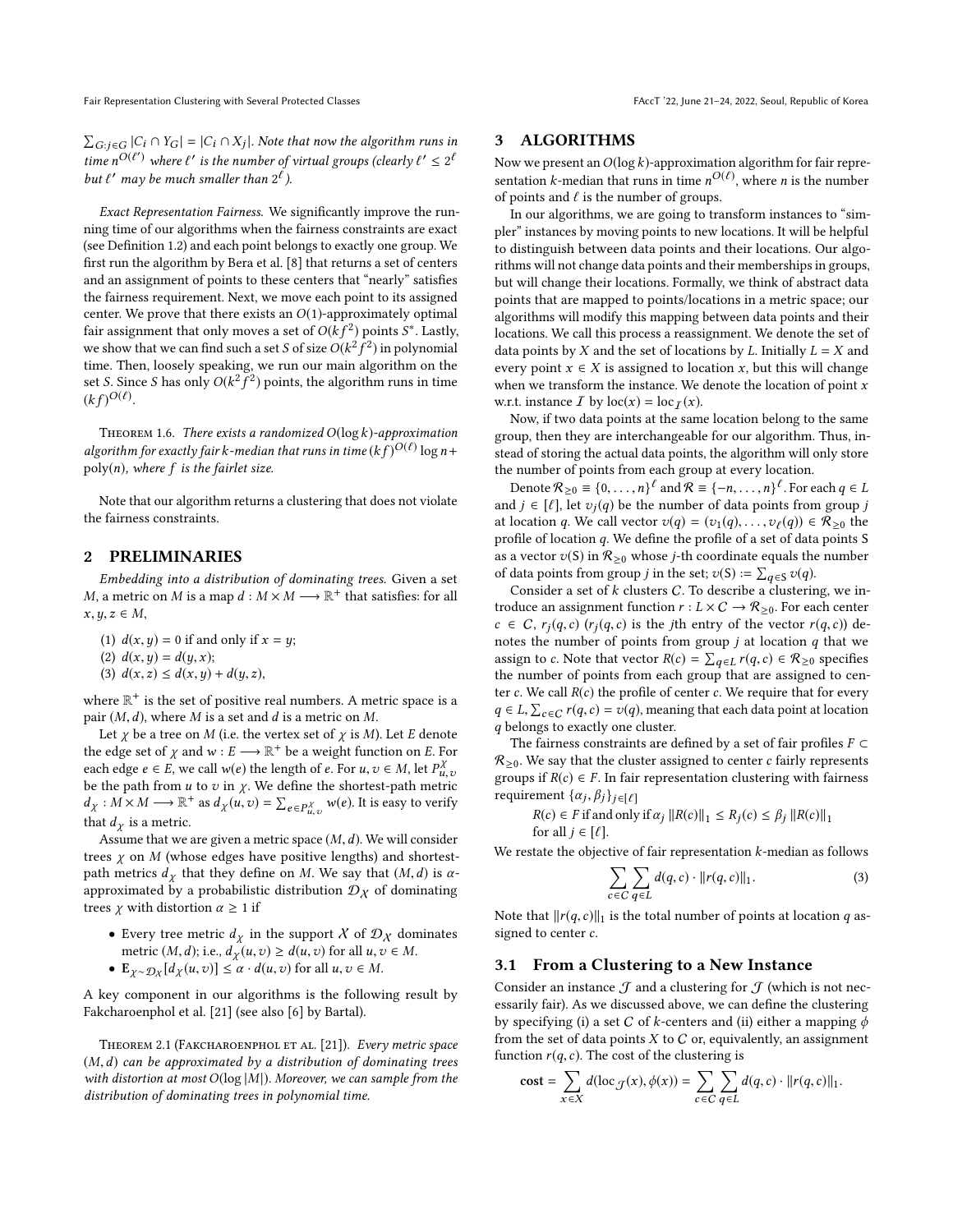Let us move every data point from its original location in  $\mathcal J$  to  $\phi(x)$ . We get a new instance  $\mathcal{J}'$ . Note that  $\text{loc}_{\mathcal{J}'}(x) = \phi(x) \in C$ . The profile  $v'(x)$  of location  $c \in C$  is  $v'(c) = B(c)$  (the profile  $v'(x)$  of profile  $v'(c)$  of location  $c \in C$  is  $v'(c) = R(c)$  (the profile  $v'(x)$  of a location  $x \notin C$  is a zero vector). Instance  $\mathcal{T}'$  has the same set of a location  $x \notin C$  is a zero vector). Instance  $\mathcal{J}'$  has the same set of fairness profiles  $F$  as the original instance  $\mathcal{T}$ .

<span id="page-3-0"></span>CLAIM 3.1. Consider a clustering  $(C', \phi')$  of X. Denote its cost<br>ct. instances  $\mathcal{T}$  and  $\mathcal{T}'$  by cost  $\sigma$  and cost  $\sigma$ , respectively Then w.r.t. instances  $\mathcal J$  and  $\mathcal J'$  by cost  $\mathcal J$  and cost  $\mathcal J'$ , respectively. Then  $|cost_{\mathcal{T}} - cost_{\mathcal{T}'}| \le \text{cost}.$ 

Proof. Consider a data point x and the center  $\phi'(x)$  that it is assigned to by clustering  $(C', \phi')$ . Then, by the triangle inequality,  $|d(\log f(x), \phi'(x)) - d(\log f(x), \phi'(x))| \leq d(\log f(x), \log f(x))$ <br>  $\leq d(\log f(x), \log f(x))$ <br>  $\leq d(\log f(x), \log f(x))$ *d*(loc  $f(x)$ ,  $\phi(x)$ ). Adding up this inequality over all data points *x*, we get the desired inequality lcost  $\sigma$  – cost  $\sigma$  | < cost. □ we get the desired inequality  $|cost_{\mathcal{J}} - cost_{\mathcal{J}'}| \leq \text{cost}.$ 

#### <span id="page-3-4"></span>3.2 Location Consolidation Step

We run a constant factor approximation algorithm for the standard k-median problem on our set of data points; e.g., the algorithm by Charikar et al. [\[13\]](#page-8-14) or by Li and Svensson [\[33\]](#page-9-24). We get k centers  $\overline{C} = {\overline{c}_1, \ldots, \overline{c}_k}$  and a Voronoi assignment  $\phi$  of points to the centers centers.

As described above, we move each data point x to center  $\phi(x)$ . We denote the original instance by  $I$  and the obtained instance by  $I'$ . We will refer to  $I'$  as the reduced instance.

<span id="page-3-2"></span>CLAIM 3.2. Let OPT<sub>I</sub> and OPT<sub>I</sub>, be the costs of optimal fair clusterings for I and  $\overline{I}$ , respectively. Assume that we used an  $\alpha$ -<br>approximation algorithm for k-median in the consolidation step approximation algorithm for k-median in the consolidation step. Further assume that there is a  $\beta_k$ -approximation algorithm for fair<br>representation k-median on  $I'$ . Then, there is an  $(\alpha \beta_1 + \alpha + \beta_1)$ representation k-median on I'. Then, there is an  $(\alpha \beta_k + \alpha + \beta_k)$ -<br>approximation algorithm for fair representation k-median on I approximation algorithm for fair representation  $k$ -median on  $I$ .

PROOF. Observe that the cost of an optimal (not necessarily fair) k-median clustering of  $I$  is at most the cost of an optimal fair kmedian clustering of  $I$ . Thus the cost of the clustering that we use in the reduction is at most  $\alpha \text{OPT}_I$  .

Now consider the optimal fair clustering for  $I$  . By Claim [3.1,](#page-3-0) the cost of this clustering as a clustering of  $I^{\prime}$  is at most  $(\alpha + 1)$  OPT<sub>I</sub>.<br>Therefore, OPT<sub>I</sub>.  $\leq (\alpha + 1)$  OPT<sub>I</sub>. Therefore,  $OPT_{\mathcal{I}'} \leq (\alpha + 1) OPT_{\mathcal{I}}$ .

Our approximation algorithm for  $I$  is very straightforward. We simply run the  $\beta_k$ -approximation algorithm on instance  $I'$  and output the obtained clustering as a clustering of  $\overline{I}$ . Now we unner output the obtained clustering as a clustering of  $I$ . Now we upper bound the cost of this clustering w.r.t. instance  $I'$  and then w.r.t  $I$ . The cost w.r.t. I' is at most  $\beta_k \text{OPT}_{I'} \leq \beta_k (\alpha + 1) \text{OPT}_{I}$ . Consequently by Claim 3.1, the cost w.r.t. I is at most  $(\beta_k (\alpha + 1) + \alpha) \text{OPT}_{I'}$ quently, by Claim [3.1,](#page-3-0) the cost w.r.t.  $\overline{I}$  is at most  $(\beta_k(\alpha+1)+\alpha)$  OPT $\overline{I}$ , as required as required.  $\Box$ 

## 3.3 Embedding into Tree Metrics

Consider restriction  $\overline{d}$  of metric d to  $\overline{C}$ . We will reduce the problem to the case when  $\overline{d}$  is a tree metric by paying a factor of  $O(\log k)$ . To this end, we will approximate  $\overline{d}$  by a distribution  $\mathcal{D}_\gamma$  of dominating trees  $\chi$  with distortion  $O(\log k)$  and then solve the fair representation  $k$ -median for a number of trees  $\chi$  randomly sampled from  $\mathcal{D}_{\chi}$ .

<span id="page-3-1"></span>CLAIM 3.3. Suppose that there exists an  $\alpha$ -approximation algorithm  $A$  for fair representation  $k$ -median on tree metrics. Then, there is an  $O(\alpha \log k)$ -approximation algorithm for the reduced problem *I'* that succeeds with high probability (i.e.,  $1 - n^{-c}$  for any desired constant c) constant c).

Proof. Let  $r^*$  be the optimal fair assignment for  $I'$  and OPT its gest. Consider an approximation of  $\overline{A}$  by a distribution  $\Omega$ be its cost. Consider an approximation of  $\overline{d}$  by a distribution  $\mathcal{D}_X$ of dominating trees  $\chi$  with distortion log  $k$ , which exists by Theorem [2.1.](#page-2-1)

For a tree metric  $d_{\chi}$ , let  $r_{\chi} : \overline{C} \times \overline{C} \to \mathcal{R}_{\geq 0}$  denote the  $O(\alpha)$ approximate assignment of points to centers that algorithm  $\mathcal A$  finds on instance with metric  $d<sub>\chi</sub>$ . Then,

$$
\mathbf{E}_{\chi \sim \mathcal{D}_{\chi}} \left[ \sum_{q, c \in \overline{C}} d(q, c) \cdot ||r_{\chi}(q, c)||_1 \right]
$$
\n
$$
\leq \mathbf{E}_{\chi \sim \mathcal{D}_{\chi}} \left[ \sum_{w, c \in \overline{C}} d_{\chi}(q, c) \cdot ||r_{\chi}(q, c)||_1 \right]
$$
\n
$$
\leq \mathbf{E}_{\chi \sim \mathcal{D}_{\chi}} \left[ \alpha \cdot \sum_{q, c \in \overline{C}} d_{\chi}(q, c) \cdot ||r^*(q, c)||_1 \right]
$$
\n
$$
= \alpha \cdot \sum_{q, c \in \overline{C}} \mathbf{E}_{\chi \sim \mathcal{D}_{\chi}} \left[ d_{\chi}(q, c) \right] \cdot ||r^*(q, c)||_1
$$
\n
$$
\leq \alpha \cdot \sum_{q, c \in \overline{C}} O(\log k) \cdot d(q, c) \cdot ||r^*(q, c)||_1
$$
\n
$$
= O(\alpha \log k) \cdot \text{OPT}.
$$

The three inequalities above hold, since (i)  $d(q, c) \le d_{\chi}(q, c)$  (always); (ii)  $r_{\chi}$  is an  $\alpha$ -approximate assignment/solution; and (iii)  $\mathbb{E}d_{\chi}(q,c) \leq O(\log k) \cdot d(q,c)$  (recall that  $\overline{d}$  is a restriction of d to  $\overline{C}$ ; for every  $u, v \in \overline{C}, \overline{d}(u, v) = d(u, v)$ ).

By Markov's inequality the obtained solution  $r<sub>\gamma</sub>$  approximates the optimal assignment within a factor of  $O(\alpha \log k)$  with probability at least 1/2. By running the proposed algorithm Θ(log *n*) times, we get an  $O(α \log k)$ -approximate solution w.h.p. we get an  $O(\alpha \log k)$ -approximate solution w.h.p.

#### <span id="page-3-3"></span>3.4 Reduced Assignment Problem on Trees

In this section, we assume that  $(L, d)$  is a tree metric on  $k$  points with profile vector  $v(u) \in \mathcal{R}_{\geq 0}$  for every location  $u \in L$ . We open a center at every location and our goal now is to find a fair assignment of data points to centers. Recall that our notion of fairness is more general than that in Definition [1.1](#page-0-0) (we discussed it in Remark [1.4\)](#page-1-1).

3.4.1 Conversion to Binary Tree. We choose an arbitrary root in the tree. It is convenient now to convert the tree to a binary tree in which every non-leaf vertex has exactly two children. We do that by adding Steiner locations. Namely, we replace each vertex u with  $k > 2$  children with a path of length  $k - 2$ . The first vertex on the path is u (we assume  $u_0 \equiv u$ ); other vertices  $u_1, \ldots, u_{k-2}$  are new Steiner locations. We keep the parent of  $u$  unchanged; we let the parent of  $u_i$  be  $u_{i-1}$  (for  $i \ge 1$ ). For  $j \in \{2, ..., k-1\}$ , we reassign j-th child  $v_j$  of u to  $u_{j-1}$  and reassign k-th child  $v_k$  to  $u_{k-2}$ . We set<br>the length of all edges on the path  $u \to u_k \to u_k \to u_k$ , to 0; we the length of all edges on the path  $u \to u_1 \to \cdots \to u_{k-2}$  to 0; we let the length of each edge  $(u_1, u_2)$  be that of  $(u_1, u_2)$  in the original let the length of each edge  $(u_{j-1},v_j)$  be that of  $(u,v_j)$  in the original tree; the length of  $(u_{k-2}, v_k)$  to that of  $(u, v_k)$  in the original tree.<br>Additionally we add a Steiner child to vertices that have exactly Additionally, we add a Steiner child to vertices that have exactly one child. For a concrete example, consider a tree rooted at vertex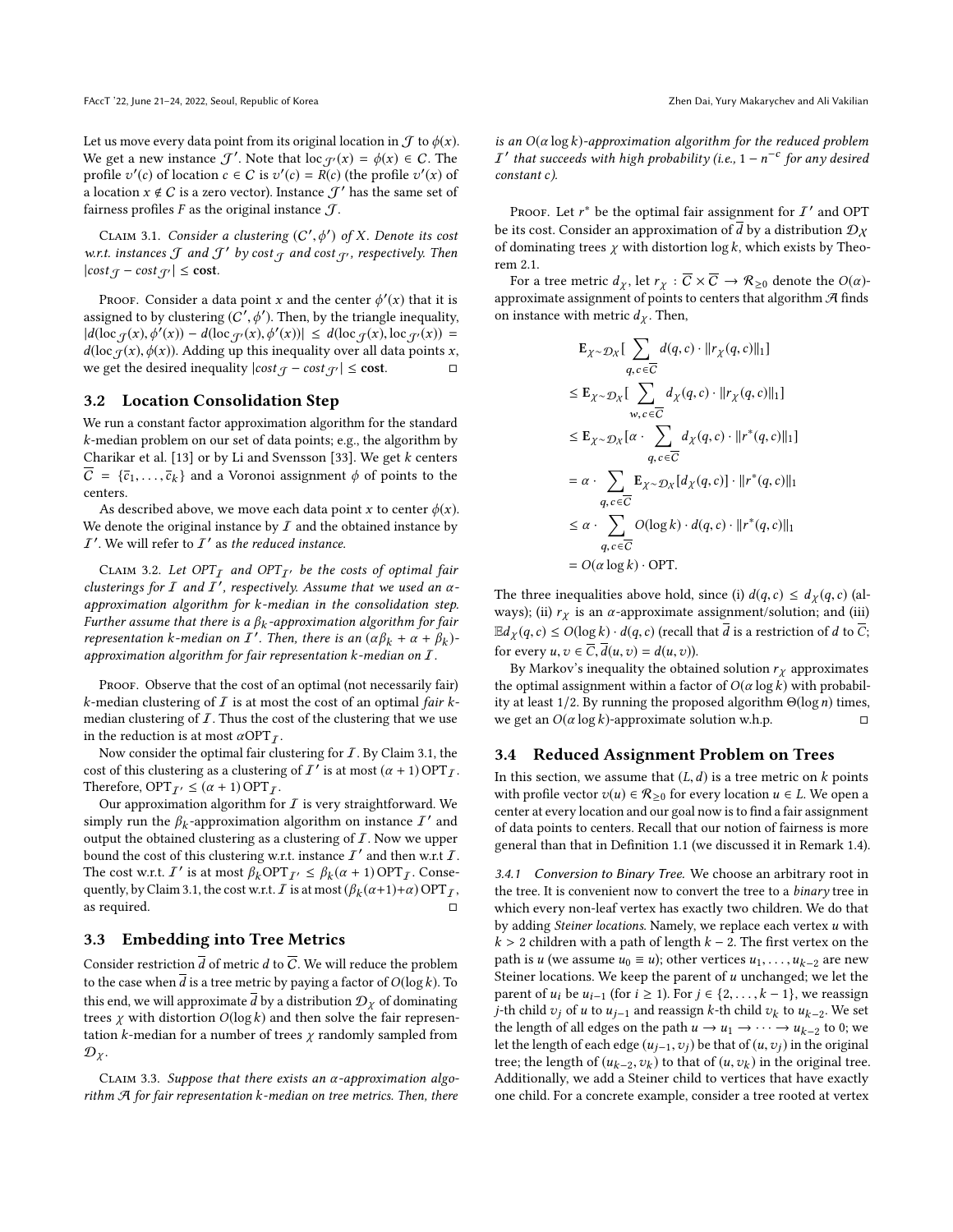1, in which <sup>1</sup> has four children <sup>2</sup>, <sup>3</sup>, <sup>4</sup>, 5. We transform the tree by adding Steiner nodes 6 and 7 as follows:



Let A be the set of non-Steiner locations and B be the set of Steiner locations. We open a center at every  $a \in A$ ; we do not open centers at any Steiner location  $b \in B$ . For  $b \in B$ , let  $v(b) = 0$ .

3.4.2 Dynamic Program. Now we write a dynamic program (DP). We first recall the setup. We are given a binary tree  $L$ , which contains Steiner and non-Steiner nodes/locations. Each non-Steiner node contains some data points that we want to cluster and each Steiner node contains no data points. Our goal is to move the data points around (assign data points to the non-Steiner nodes) such that the resulting clustering is fair. The objective is to minimize the "assignment cost"  $\sum_{t, c \in A} d(t, c) \cdot ||r(t, c)||_1$ , where  $||r(t, c)||_1$  is the number of data points at location t that are assigned to c number of data points at location  $t$  that are assigned to  $c$ .

Let  $T_u$  be the subtree of L rooted at u. Let  $A_u$  and  $B_u$  be non-Steiner and Steiner locations in  $T_u$ , respectively. For a fixed assignment  $\phi$ , data points located at nodes/locations in  $T_u$  can be classified into two types: local points and out-points. A local point is assigned to a node/location in  $T_u$  by  $\phi$  and an *out-point* is assigned to a node/location outside  $T_u$  by  $\phi$ . In addition, there are some points outside  $T_u$  that are assigned to nodes/locations in  $T_u$ . We refer to these points as *in-points*. Now we define two functions  $\rho_{out}: A_u \to \mathcal{R}_{\geq 0}$ and  $\rho_{in}: A_u \to \mathcal{R}_{\geq 0}$ , which specify the out-points and in-points, respectively. Namely, for each location  $c \in A_u$ ,  $\rho_{out}(c)$  is the profile of out-points located at c, and  $\rho_{in}(c)$  is the profile of in-points assigned to c. Let  $q := \sum_{c \in A_u} \rho_{in}(c) - \sum_{y \in A_u} \rho_{out}(y)$  be the "net-<br>imports" of T. Clearly  $q \in \mathcal{R}$ imports" of  $T_u$ . Clearly,  $q \in \mathcal{R}$ .

Now, we create a DP-table  $M[u,q]$  where  $u \in L$  and  $q \in \mathcal{R}$ . Loosely speaking,  $M[u,q]$  is the cost of the minimum cost partial solution such that (a) clusters for all centers  $c \in A_u$  satisfy fairness constraints (note that each cluster consists of the points at locations in  $T_u$  assigned to  $c$  and in-points assigned to  $c$ ) and (b) the difference between the number of in-points and out-points from group j equals  $q_1$ .<br>for points in T<sub>u</sub> assigned to centers in T<sub>u</sub>, (ii) for each out-point x<br>located at  $y \in A$ , the portion  $d(y, y)$  of the assignment cost of x  $q_i$ . The cost of a partial solution comprises (i) the assignment costs located at  $y \in A_u$ , the portion  $d(y, u)$  of the assignment cost of x that "lies" inside  $T_u$ , and (iii) for each in-point x' assigned to center<br>c  $\epsilon$  4 the portion  $d(u, c)$  of the assignment cost of x' that "lies"  $c \in A_u$ , the portion  $d(u, c)$  of the assignment cost of x' that "lies"<br>inside T inside  $T_u$ .

Formally,  $M[u, q]$  is the cost of the optimal solution for the following problem.

Find.

- function  $r : A_u \times A_u \to \mathcal{R}_{\geq 0}$ ; map r specifies the assignment of data points located in subtree  $T_u$  to centers in  $T_u$ . Namely,  $r(y, c)$  is the profile of the set of data points located at y that are assigned to center c. Let  $R_u(c) = \sum_{g \in T_u} r(y, c)$ . Note that are assigned to center c. Let  $K_u(c) = \sum_{y \in T_u} r(y, c)$ . Note that  $R_u(c)$  is the profile of the set of data points at locations in  $A_u$  that are assigned to center  $c$ .
- function  $\rho_{out}: A_u \to \mathcal{R}_{\geq 0}$ ; map  $\rho_{out}$  specifies the set of data points in subtree  $T_u$  that are not assigned to any center

in  $T_u$ ; these data points will have to be assigned to centers outside of  $T_u$  later. Namely,  $\rho_{out}(y)$  is the profile of currently unassigned data points at location y.

• function  $\rho_{in}: A_u \to \mathcal{R}_{\geq 0}$ ;  $\rho_{in}$  specifies how many data points located outside of the subtree  $T_u$  are assigned to centers in  $T_u$ . Namely,  $\rho_{in}(c)$  is the profile of data points that lie outside of  $T_u$  but assigned to center  $c$ .

Such that.

- for every  $y \in A_u$ ,  $\sum_{c \in A_u} r(y, c) + \rho_{out}(y) = v(y)$ . This condition save that every data point at location u is assigned to dition says that every data point at location  $y$  is assigned to some center  $c \in A_u$  or is currently unassigned.
- $R_u(c) + \rho_{in}(c) \in F$  for all  $c \in A_u$ . This condition says that the profile of the cluster centered at  $c$  is in  $F$  (that is, the cluster satisfies the fairness constraints). Here,  $R_u(c)$  counts data points in  $T_u$  that are assigned to c and  $\rho_{in}(c)$  counts data points outside of  $T_u$  that are assigned to  $c$ .
- $\sum_{c \in A_u} \rho_{in}(c) \sum_{y \in A_u} \rho_{out}(y) = q.$

Cost. The objective is to minimize the following cost

$$
\sum_{y, c \in A_u} d(y, c) \cdot ||r(y, c)||_1 + \sum_{c \in A_u} d(c, u) \cdot ||\rho_{in}(c)||_1 + \sum_{y \in A_u} d(y, u) \cdot ||\rho_{out}(y)||_1.
$$

If there is no feasible solution the cost is +∞.

3.4.3 Solving the DP. We fill out the DP table starting from the leaves and going up to the root (bottom-up).

Computing  $M[u,q]$  for leaves u is straightforward using the definition of  $M[u, q]$ . In this case, the subtree  $T_u$  rooted at u is a single node. Thus, for any given  $q$ , the profile at  $u$  after assignment is

 $R_u(u) + \rho_{in}(u) = r(u, u) + \rho_{in}(u) = r(u, u) + \rho_{out}(u) + q = v(u) + q.$ If u is not a Steiner node, then  $M[u,q] = 0$  if  $v(u) + q \in F$  and  $M[u,q] = \infty$  if  $v(u) + q \notin F$ . If u is a Steiner node, then  $M[u,q] = 0$ if  $q = 0$  and  $M[u, q] = \infty$  if  $q \neq 0$ .

Now assume that  $u$  is not a leaf; since the tree is a binary tree, u has two children y and z. Note that node u will send  $q_u$  points to  $T_y$  and  $q_z$  points to  $T_z$  for some  $q_y, q_z \in \mathcal{R}$ . Then  $M[u, q]$  is the minimum over  $q_y, q_z \in \mathcal{R}$  satisfying

- if  $u \in A$ , then  $v(u) + q q_y q_z \in F$ ; that is, cluster centered at u satisfies fairness constraints.
- <span id="page-4-0"></span>• if  $u \in B$ , then  $q - q_y - q_z = 0$ , since  $v(u) = 0$  and no point will be assigned to  $u$ .

of the following cost

$$
M[y, q_y] + M[z, q_z] + d(u, y) \cdot ||q_y||_1 + d(u, z) \cdot ||q_z||_1 \qquad (4)
$$
  
The pseudo-code of the DP algorithm is provided in Algorithm 1.

<span id="page-4-1"></span>Lemma 3.4. The described dynamic programming algorithm runs in time  $n^{O(\ell)}$  and finds an optimal fair assignment of the data points<br>X located in the set of locations I X located in the set of locations L.

PROOF. It is straightforward that the DP algorithm correctly computes the DP entries. The cost of the optimal fair assignment for our problem is given by  $M[root, 0]$  where root is root of the tree and 0 is the all-zero vector.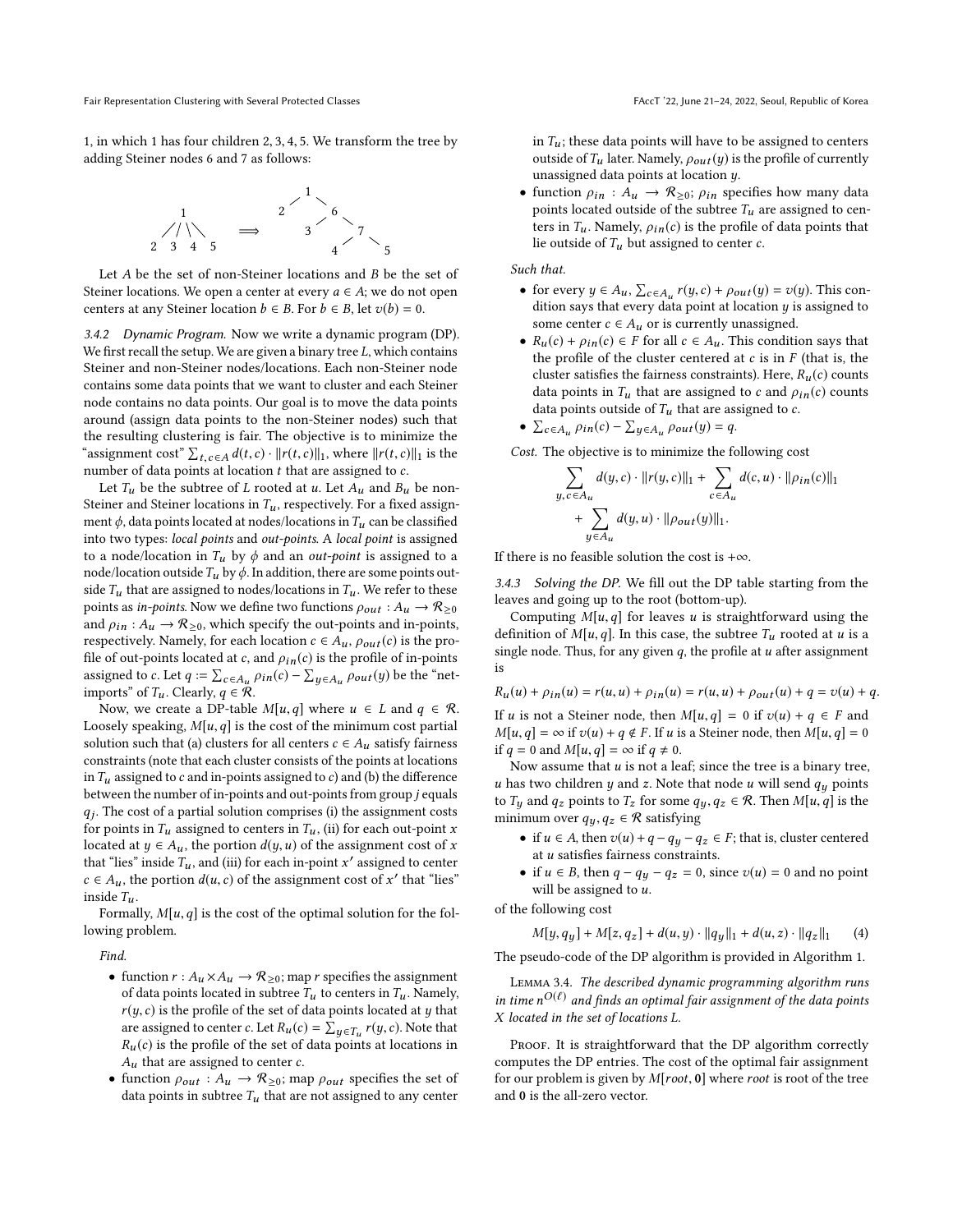The update rule, which is specified by Eq. [\(4\)](#page-4-0) and the constraints on  $q_y, q_z, q$  and  $v(u)$ , computes  $M[u, q]$  correctly in time  $n^{O(\ell)}$ ,<br>which accounts for enumerating over all possible values of  $q$ , and which accounts for enumerating over all possible values of  $q_y$  and  $q_z$ . Since the DP tables contains  $k \cdot n^{O(\ell)}$  cells, the total time to fully compute the toble is  $k \cdot n^{O(\ell)} = n^{O(\ell)}$ . Einelly, once the whole toble compute the table is  $k \cdot n^{O(\ell)} = n^{O(\ell)}$ . Finally, once the whole table<br>is computed, we can recover the assignment itself by traversing the is computed, we can recover the assignment itself by traversing the table from M[root, 0] in the reverse direction, which takes  $n^{O(\ell)}$ time. The total running time is  $n^{O(\ell)}$ . □

PROOF OF THEOREM [1.3:](#page-1-0) We first apply the consolidation step and thus reduce the problem to the set of locations  $\overline{C}$  is of size k. Then we approximate metric on  $\overline{C}$  by a distribution of dominating tree metrics, as explained in [3.3.](#page-3-1) We obtain a logarithmic number of instances with tree metrics. We exactly solve each of them using the DP algorithm described above. Finally, we return the best of the clusterings we find. It follows from Claims [3.2](#page-3-2) and [3.3](#page-3-1) and Lemma [3.4,](#page-4-1) that the algorithm finds an  $O(\log k)$  approximation with high probability in time  $n^{O(\ell)}$ . <del>п</del>

#### <span id="page-5-0"></span>Algorithm 1 DP Algorithm on Trees

**Require:** T is a binary tree of height d, r is the root of T, and for each  $i = 0, 1, ..., d, N_i$  is the set of nodes in the *i*-th level of *T*.<br>for  $u \in N$ , do

```
1: for u \in N_d do<br>2: for q \in \mathcal{R} do
 2: for q \in \mathcal{R} do<br>3: if u is a no
 3: if u is a non-Steiner node then<br>4: if v(u) + a \in F then
 4: if v(u) + q \in F then<br>5: M[u, a] = 05: M[u, q] = 0<br>6: else
                else
 7: M[u, q] = \infty<br>8: end if
                end if
 9: else
10: if q = 0 then<br>11: M[u, a] = 011: M[u, q] = 0<br>12: else
                else
13: M[u, q] = \infty<br>14: end if
               end if
15: end if
16: end for
17: end for
18: for i = d - 1, d - 2, ..., 0 do<br>19: for u \in N_i do
19: for u \in N_i do<br>20: u, z \leftarrow \text{chil}20: y, z \leftarrow \text{children of } u<br>21: if u is a Steiner node th
21: if u is a Steiner node then<br>22: M[u, a] = min\{M[u, a_u]M[u,q] = \min\{M[y,q_y] + M[z,q_z] + d(u,y) \cdot ||q_y||_1 +d(u, z) \cdot ||q_z||_1 : q_y, q_z \in \mathcal{R}, q = q_y + q_z23: else
24: M[u,q] = \min\{M[y,q_y] + M[z,q_z] + d(u,y) \cdot ||q_y||_1 +d(u, z) \cdot ||q_z||_1 : q_y, q_z \in \mathcal{R}, v(u) + q - q_y - q_z \in F25: end if
26: end for
27: end for
28: return M[r, 0]
```
#### <span id="page-5-4"></span>4 SPECIAL CASE OF EXACT FAIRNESS

In this section, we design an  $O(\log k)$  approximation algorithm for k-median with exact fairness constraints. The algorithm runs in time  $(kf)^{O(\ell)} \log n + \text{poly}(n)$  and succeeds with high probability.<br>To recall we say that a cluster centered at c is exactly fair

To recall, we say that a cluster centered at  $c$  is exactly fair if  $\forall j \in [\ell], R_j(c) = \frac{|X_j|}{|X|}$ |  $\frac{|X_j|}{|X|} ||R(c)||_1$ , where  $\frac{|X_j|}{|X|}$  is the proportion of data<br>belongs to group *i*. We say that a clustering is | points in  $X$  that belongs to group  $j$ . We say that a clustering is exactly fair if all of its clusters are exactly fair. More generally, a set of data points S with profile  $v(S) \in \mathcal{R}_{\geq 0}$  is *exactly fair* if for all  $j \in [\ell], v_j(S) = \frac{|X_j|}{|X|} ||v(S)||_1.$ <br>
Recall that we defined for |

 $\lbrack \nu_1, \nu_j \rangle \rightarrow \frac{\lbrack \nu_1, \nu_j \rangle - \lbrack \overline{\lbrack \chi_1 \rbrack} \rbrack \lbrack \nu \rangle \lbrack \nu \rbrack \rbrack$  Recall that we defined *fairlet* in Definition [1.2](#page-1-2) as a minimal size non-empty set that is exactly fair. Note that all fairlets have the same size and we use  $f$  to denote their size. Further, for every  $j \in [\ell]$ , we use  $f_j$  to denote the number of points from group j in any fairlet.

#### 4.1 Reassignment Method

We start with the reduced instance  $I'$  on the set of locations  $\overline{C}$ , which we constructed in the location consolidation step.

Given any subset  $S \subseteq X$  with profile vector  $v(S)$ , we say that  $v(S)$  is *γ*-approximately fair if

<span id="page-5-2"></span>
$$
\left| \upsilon_j(S) - \frac{f_j}{f} \|\upsilon(S)\|_1 \right| \le \gamma, \quad \forall j \in [\ell]. \tag{5}
$$

Given an assignment r, we say that r is a  $\gamma$ -approximately fair assignment if  $R(c)$  is *γ*-approximately fair for all  $c \in C$ , where  $R(c) = \sum_{x \in X} r(x, c) \in \mathcal{R}_{\geq 0}$  is the center profiles corresponding to r.

We use the following result by Bera et al. [\[8\]](#page-8-1).

<span id="page-5-1"></span>THEOREM 4.1. For any metric space X and a set of centers  $C \subseteq X$ , There exists a 3-approximately fair assignment  $r : X \times C \rightarrow \mathcal{R}_{\geq 0}$ whose cost is no more than the optimal fair assignment of  $X$ . Moreover, there is an algorithm which finds this assignment in polynomial time.

We start by running the assignment algorithm from Theorem [4.1](#page-5-1) on instance  $I'$ on instance  $\overline{I}$ . Let r denote this new assignment and  $R(c) = \sum_{x \in X} r(x, c) \in \mathcal{R}_{\geq 0}$  be the center profiles corresponding to r. As discussed in Section 3.1 every assignment defines a new instance discussed in Section [3.1,](#page-2-2) every assignment defines a new instance. Let  $I''$  be the instance defined by assignment r. Now our goal is to modify r by reassigning only a small number of points so that the modify r by reassigning only a small number of points so that the obtained assignment is fair. We describe this reassigning procedure below.

<span id="page-5-3"></span>LEMMA 4.2. Assume that there is a  $\beta_k$ -approximation algorithm<br>the fair clustering problem on  $I''$ . Then, there is an  $(28, +1)$ for the fair clustering problem on  $I''$ . Then, there is an  $(2\beta_k + 1)$ approximation algorithm for  $I'$ .

PROOF. The proof is similar to that of Claim [3.2.](#page-3-2) We run the  $\beta_k$ approximation algorithm on instance  $I''$  and output the obtained clustering as a clustering for  $I'$ . We now upper bound its cost.

Let OPT $_{I'}$  and OPT $_{I''}$  be the costs of the optimal fair clusterings/assignments for instances  $I'$  and  $I''$ , respectively. By Claim [3.1](#page-3-0) applied to r, OPT $_{I''} \le 2$ OPT $_{I'}$ . Thus the cost of the clustering we find w.r.t. I'' is at most  $2\beta_k \text{OPT}_{I'}$ . Now applying Claim [3.1](#page-3-0) to this clustering we get that its cost w.r.t. I' is at most  $(2\beta_1 + 1)\text{OPT}_{I'}$ clustering, we get that its cost w.r.t.  $I'$  is at most  $(2\beta_k + 1)OPT_{I'}$ , as required.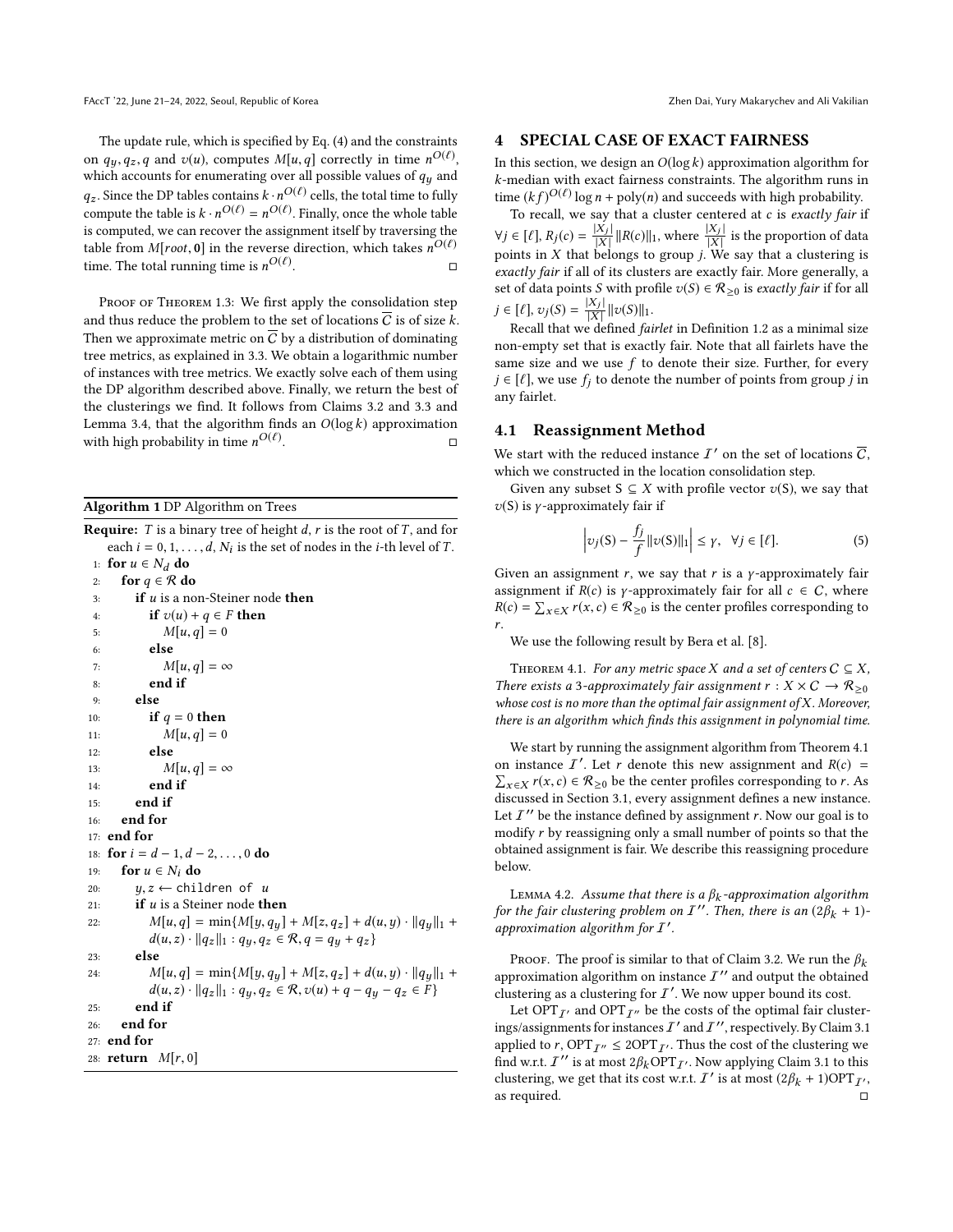Suppose we are given an instance  $\mathcal{J}$  with locations  $c_1, \ldots, c_k$ ,<br>tric d and profile vectors  $v(c_1)$   $v(c_1)$  that satisfy 3-approximately metric *d* and profile vectors  $v(c_1), \ldots, v(c_k)$ , that satisfy 3-approximately fair requirement as in Eq. (5). We will apply our reassignment alfair requirement as in Eq. [\(5\)](#page-5-2). We will apply our reassignment algorithm to  $\mathcal{J} = \mathcal{I}''$ . For every  $i \in [k]$ , let  $C_i$  be the set of points assigned to  $c_i$  in  $\mathcal{J}$ .

*Definition 4.3.* For every  $i \in [k]$ , let  $F_i \subseteq C_i$  be a maximal exactly fair subset of  $C_i$ . Decompose each  $F_i$  into  $n_i = |F_i|/f$  fairlets  $\mathcal{F}_1^{(i)}, \ldots, \mathcal{F}_{n_i}^{(i)}$ . Let  $P_i = C_i \setminus F_i$  be the set of remaining points. We say that  $\mathcal{D} = \{(\mathcal{F}_1^{(i)},...,\mathcal{F}_{n_i}^{(i)}, P_i)\}_{i \in [\ell]}$  is a fairlet decomposition<br>for clustering  $C = (C_1, ..., C_k)$ . We call points in P. problematic for clustering  $C := (C_1, \ldots, C_k)$ . We call points in  $P_i$  problematic points points.

<span id="page-6-1"></span>Lemma 4.4. Consider a fairlet decomposition for C. Then for every *i* ∈ [*k*], |*P<sub>i</sub>*| < 4*f*.

PROOF. Consider an arbitrary  $i \in [k]$ . We first assume that  $n_i = 0$ ; in other words,  $F_i$  is empty. Let  $v(C_i)$  be the profile vector of  $C_i$ . Since  $F_i = \emptyset$ ,  $P_i = C_i$  and there exits a group  $i \in [l]$  such that  $v_j(C_i) < f_j$ . Further, Since  $P_i = C_i$  is 3-approximately fair,  $C_i$ . Since  $F_i = \emptyset$ ,  $P_i = C_i$  and there exits a group  $j \in [\ell]$  such  $|v_j(C_i) - \frac{f_j \cdot |P_i|}{f}| \le 3$ , which implies that  $\frac{f_j}{f} |P_i| \le v_j(C_i) + 3 < f_j + 3$ . | Dividing both sides of the above equation by  $f_j$ ,  $\frac{|P_i|}{f}$ f<br>S  $\frac{3}{6} + 1 \leq$  $\overline{f}$  $3 + 1 = 4$ , since  $f_j \ge 1$ . Thus,  $|P_i| < 4f$ .<br>Now we drop the condition  $n_i =$ 

Now, we drop the condition  $n_i = 0$ . Let  $v(P_i)$  be the profile vector for  $P_i$ . We show that not only  $v(C_i)$  but also  $v(P_i)$  satisfies<br>Eq. (5) with  $v = 3$  Indeed, for each  $i \in [l]$ ,  $v_i(C_i) = v_i(P_i) =$ Eq. [\(5\)](#page-5-2) with  $\gamma = 3$ . Indeed, for each  $j \in [\ell], v_j(C_i) - v_j(P_i) =$  $n_i f_{\overline{f}}^{f_j} = (||v(C_i)||_1 - ||v(P_i)||_1) \frac{f_j}{f}$ . Thus, for each  $j \in [\ell], |v_j(P_i) \begin{array}{ccc} \text{f} & \text{f} & \text{f} & \text{f} & \text{f} & \text{f} & \text{f} & \text{f} & \text{f} & \text{f} & \text{f} & \text{f} & \text{f} & \text{f} & \text{f} & \text{f} & \text{f} & \text{f} & \text{f} & \text{f} & \text{f} & \text{f} & \text{f} & \text{f} & \text{f} & \text{f} & \text{f} & \text{f} & \text{f} & \text{f} & \text{f} & \text{f} & \text{f} & \text{f} & \text{f} & \text{$  $\left| \frac{f_j}{f} ||\nu(P_i)||_1 \right| = \left| \nu_j(C_i) - \frac{f_j}{f} ||\nu(C_i)||_1 \right| \leq 3$ . Hence the same argument as for the case  $n_i = 0$  shows that  $|\dot{P}_i| < 4f$ .  $\Box$ 

Next, we give an outline of our approach.

- <span id="page-6-0"></span>(1) First, we show that there exists an exactly fair assignment r for  $\mathcal J$  of cost at most 20PT $_{\mathcal J}$  that only reassigns  $O(k f^2)$ points.
- <span id="page-6-2"></span>(2) Next, we show that it is possible to find a subset  $S_i \subseteq C_i$  for each  $i \in [k]$  such that  $|S_i| = O(kf^2)$  for all  $i \in [k]$ , and there exists a solution of cost at most 20PT  $\in$  that only reassigns exists a solution of cost at most 2OPT $<sub>f</sub>$  that only reassigns</sub> points in  $S := \bigcup_{i \in [k]} S_i$ .<br>Finally, we apply our di-
- (3) Finally, we apply our dynamic programming approach to reassign points in S. Since  $|S| = O(k^2)$ <sup>J</sup>  $^{2}$ ), the DP algorithm runs in  $(kf)^{O(\ell)}$  time.

To show [\(1\)](#page-6-0), we impose an additional assumption on the structure of the desired (re)assignment r. Let  $C'_1, \ldots, C'_k$  be the clustering<br>resulted from an excelly fair equipment of  $\sigma$  where  $C'$  is the resulted from an exactly fair assignment of  $\overline{f}$ , where  $C_i'$  is the cluster of points at location c, ofter the reassignment cluster of points at location  $c_i$  after the reassignment.

Let  $C_1, \ldots, C_k$  be the clustering before the (re)assignment. Now, we construct fairlet decompositions for  $(C_1, \ldots, C_k)$  and  $(C'_1, \ldots, C'_k)$ .<br>Let  $F \subset X$  be the set of data points that are assigned to the same Let  $E \subseteq X$  be the set of data points that are assigned to the same<br>center before and after (re)assignment r. For each  $i \in [k]$  let center before and after (re)assignment r. For each  $i \in [k]$ , let  $E_i = \{x \in E : \text{loc}_{\mathcal{J}}(x) = c_i\}$  be the set of data points in  $C_i$ that are fixed by r.

For every  $i \in [k]$ , let  $F'_i \subseteq E_i$  be a maximal exactly fair sub-<br>cof E. We decompose  $F'$  into  $n' = |F'|/f$  fairlets. We call this set of  $E_i$ . We decompose  $F'_i$  into  $n'_i = |F'_i|/f$  fairlets. We call this

decomposition  $\mathcal{D}_E$ . Now, we greedily extend  $\mathcal{D}_E$  to a fairlet decomposition for  $(C_1, \ldots, C_k)$ . Let  $P_i$  be the set of problematic points in the obtained decomposition. Note that I emma 4.4 angles to  $P_i$  and the obtained decomposition. Note that Lemma [4.4](#page-6-1) applies to  $P_i$  and therefore  $|P_i| < 4f$ .<br>Similarly we gr.

Similarly, we greedily extend decomposition  $\mathcal{D}_E$  to a fairlet decomposition for  $(C'_1, \ldots, C'_k)$ . We refer to fairlets that we add to  $\mathcal{D}_R$  as now fairlets Let N be the set of all now fairlets.  $D_E$  as new fairlets. Let N be the set of all new fairlets.

Definition 4.5 (restricted assignment). In the restricted assignment problem, we need to find a minimum cost assignment  $r$ :  ${c_1, \ldots, c_k} \times [k] \to \mathcal{R}_{\geq 0}$  of  $\mathcal J$  such that

•  $r$  is a valid exactly fair assignment. Formally,

$$
\forall c \in \{c_1, \cdots, c_k\}, \qquad \sum_{i=1}^k r(c, c_i) = v(c)
$$
  

$$
\forall j \in [\ell], c \in \{c_1, \cdots, c_k\}, \qquad R_j(c) = \frac{f_j}{f} ||R(c)||_1
$$

• every new fairlet  $\mathcal F$  in  $C_i'$  contains at least one point from  $\overline{\phantom{a}}$  $C_i$ .

<span id="page-6-3"></span>LEMMA 4.6. Let OPT $^R_{\mathcal{J}}$  and OPT $_{\mathcal{J}}$  denote the optimal values of the restricted and vanilla fair assignment problems with input  $\mathcal J$ respectively. Then,  $OPT_{\mathcal{J}}^R \leq 2OPT_{\mathcal{J}}$ .

PROOF. Let r be an optimal fair assignment of  $\mathcal{J}$ . Let  $C'_1, \ldots, C'_k$ <br>the resulting clusters: the set  $C'_i$  consists of the points essigned be the resulting clusters; the set  $C_i'$  consists of the points assigned<br>to c, by r. Now, suppose that there exits a new fairlet  $\mathcal F$  in some  $C'$ to  $c_i$  by r. Now, suppose that there exits a new fairlet  $\mathcal F$  in some  $C'_i$ <br>(*i*  $\in$  [k]) such that  $\mathcal F \circ C$ ,  $\in \emptyset$ . Without loss of generality assume  $(i \in [k])$  such that  $\mathcal{F} \cap C_i = \emptyset$ . Without loss of generality, assume that the points in  $\mathcal{F}$  are from  $C_i$ ,  $C_i$ ,  $C_i$  for some  $m \in [k]$ that the points in F are from  $C_{j_1}, C_{j_2}, \ldots, C_{j_m}$  for some  $m \in [k]$ .<br>Let  $w_i := |C_i \cap \mathcal{F}|$  for every  $t \in [m]$  and  $W = \sum_{i=1}^{m} w_i$ . Then Let  $w_t := |C_{j_t} \cap \mathcal{F}|$  for every  $t \in [m]$  and  $W = \sum_{t=1}^{m} w_t$ . Then,<br>the total cost of forming  $\mathcal{F}$  is  $\sum_{t=1}^{m} w_t \cdot d(c_i, c_i)$ . Now for every the total cost of forming  $\mathcal{F}$  is  $\sum_{t=1}^{m} w_t \cdot d(c_j, c_i)$ . Now, for every<br>s  $\in [m]$  compute the cost of moving all points in fairlet  $\mathcal{F}$  to cluster s ∈ [m], compute the cost of moving all points in fairlet  $\mathcal F$  to cluster<br>C, (i.e. reassign all dota points in  $\mathcal F$  to center c.) and denote it as  $M_s$ . (i.e., reassign all data points in  $\overline{\mathcal{F}}$  to center  $c_{j_s}$ ) and denote it as

$$
M_S = \sum_{t=1}^m w_t d(c_{j_t}, c_{j_s})
$$
  
\n
$$
\leq \sum_{t \in [m] \setminus \{s\}} w_t (d(c_{j_t}, c_i) + d(c_{j_s}, c_i))
$$
  
\n
$$
= \left( \sum_{t \in [m] \setminus \{s\}} w_t \right) d(c_{j_s}, c_i) + \sum_{t \in [m] \setminus \{s\}} w_t d(c_{j_t}, c_i).
$$

Next, consider the convex combination  $\sum_{s=1}^{m} \frac{w_s}{W} M_s$ .

$$
\sum_{s=1}^{m} \frac{w_s}{W} M_s
$$
\n
$$
= \sum_{s=1}^{m} \frac{w_s}{W} \sum_{t=1}^{m} w_t d(c_{j_t}, c_{j_s})
$$
\n
$$
\leq \sum_{s=1}^{m} \frac{w_s}{W} \left( \sum_{t \in [m] \setminus \{s\}} w_t \right) d(c_{j_s}, c_i) + \sum_{s=1}^{m} \frac{w_s}{W} \sum_{t \in [m] \setminus \{s\}} w_t d(c_{j_t}, c_i)
$$
\n
$$
< 2 \sum_{t=1}^{m} w_t d(c_{j_t}, c_i).
$$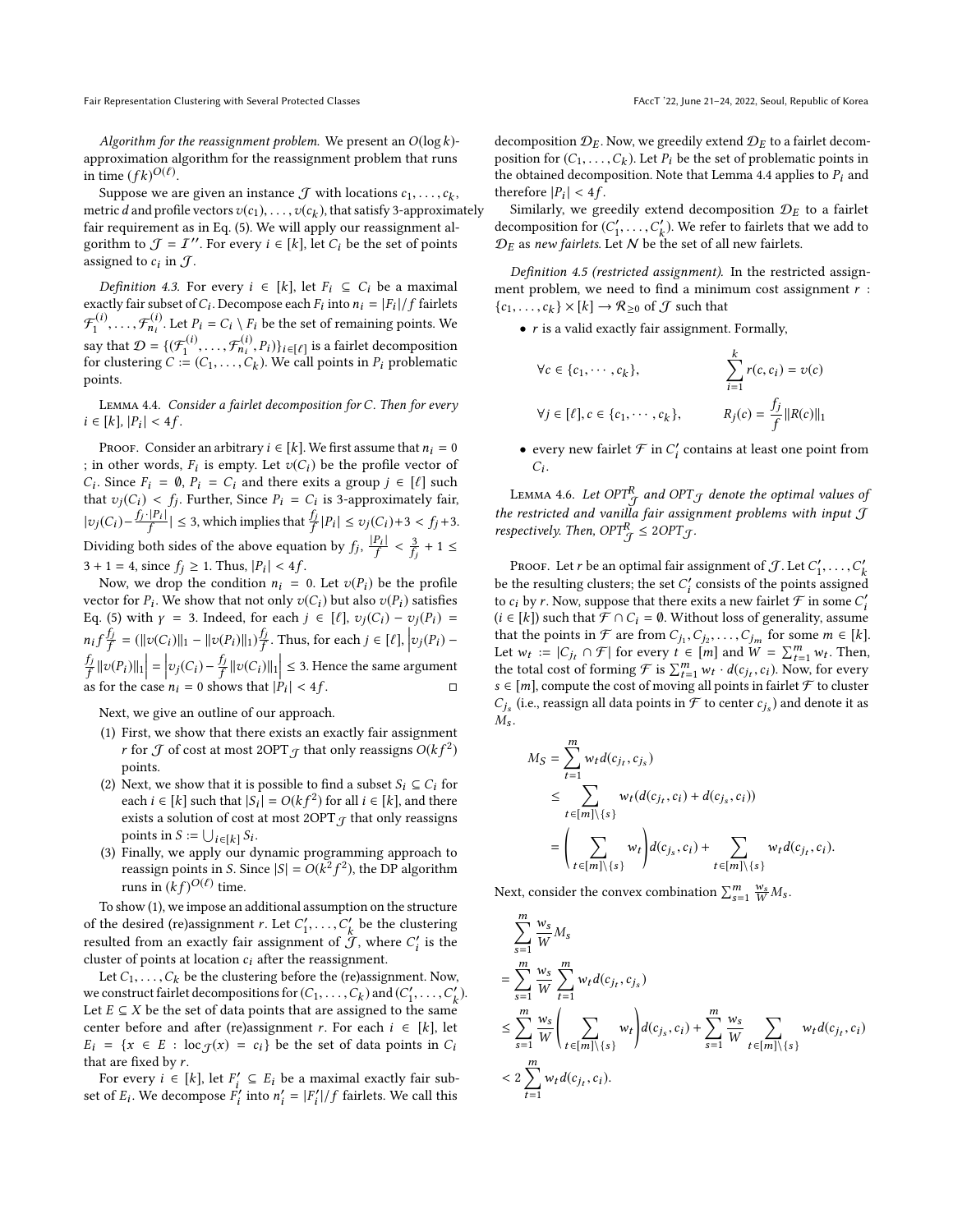This implies that there exist  $s^* \in [m]$  with  $C_{j_s^*} \cap \mathcal{F} \neq \emptyset$  such that the cost  $M_*$  of reassigning  $\mathcal{F}$  to  $c_{i_s}$ , is at most twice the current the cost  $M_{s^*}$  of reassigning  $\mathcal F$  to  $c_{j_{s^*}}$  is at most twice the current<br>assignment cost of  $\mathcal F$ assignment cost of  $\mathcal{F}$ .

We perform this fairlet reassignment procedure to all new fairlets that do not satisfy the restricted assignment property and obtain a new restricted assignment r'. Our argument shows that the assignment cost of r' is at most twice the assignment cost of r: hence ment cost of  $r'$  is at most twice the assignment cost of  $r$ ; hence,

$$
\text{OPT}_{\mathcal{J}}^R \le 2\text{OPT}_{\mathcal{J}}.
$$

□

Next, we show that the optimal restricted assignment is even more structured.

<span id="page-7-1"></span>LEMMA 4.7. There exists an optimal solution  $r'$  to the restricted<br>isomment of  $\mathcal T$  such that assignment of  $J$  such that

- (a) for any  $i \in [k]$  and any new fairlet  $\mathcal{F} \subseteq C'_i$ , there exists a problematic point  $x \in \mathcal{F} \cap C$ . problematic point  $x \in \mathcal{F} \cap C_i$ ;<br>if r' moyes a point  $x \in \mathcal{F}'$
- (b) if r' moves a point  $x \in \mathcal{F}'$  for some fairlet  $\mathcal{F}' \subseteq C_i$  and  $i \in [k]$  then r' moves all points in  $\mathcal{F}'$  $i \in [k]$ , then  $r^{\prime}$  moves all points in  $\mathcal{F}'$ .

PROOF. Let  $r$  be the optimal solution for the restricted assignment problem. We apply two transformations to it.

Transformation I: Simplifying the reassignment multigraph. For every group  $j \in [\ell]$ , define the reassignment multigraph  $G_j$  on the set of centers  $c_1, \ldots, c_k$ . There is a directed edge from  $c_a$  to  $c_k \neq c_s$  in  $G$ ; for every noint x that is reassimed from  $c_a$  to  $c_k$  by  $c_b \neq c_a$  in  $G_j$  for every point x that is reassigned from  $c_a$  to  $c_b$  by r. We label such an edge with label x. Note that there are  $r_j(c_a, c_b)$ <br>parallel edges from c, to c, in G. parallel edges from  $c_a$  to  $c_b$  in  $G_j$ .<br>Assume that there is a vertex

Assume that there is a vertex c that has both incoming and outgoing edges in  $G_j$ . Let  $(c', c)$  be an incoming edge and  $(c, c'')$  be<br>an outgoing edge (it is possible that  $c' = c''$ ). Denote their labels by an outgoing edge (it is possible that  $c' = c''$ ). Denote their labels by<br>x and x'. By the definition of the graph, x reassigns point  $x \in Y$ . x and x'. By the definition of the graph, r reassigns point  $x \in X_j$ <br>from c' to c and point x' ∈ X; from c to c''. We modify r as follows from c' to c and point  $x' \in X_j$  from c to c''. We modify r as follows (see Figure [1\)](#page-7-0). We only change the assignment of points x and x':<br>we reassign x to c'' and x' to c. Denote the obtained assignment we reassign x to c'' and x' to c. Denote the obtained assignment  $\tilde{r}$ . Since x and x'' belong to the same group  $Y$ : we do not change  $\tilde{r}$ . Since x and x'' belong to the same group  $X_j$ , we do not change the profiles of any clusters and thus  $\tilde{r}$  is exactly fair. Further, if r the profiles of any clusters and thus  $\tilde{r}$  is exactly fair. Further, if  $r$ assigns a point y from  $c_i$  to  $c_i$  then so does  $\tilde{r}$ . Therefore,  $\tilde{r}$  is also a solution to the restricted assignment problem. Finally, its cost is at most that of r: indeed the assignment costs of all points other than x and x' do not change; the total assignment cost of x and x'<br>was equal to  $d(c', c) + d(c, c'')$  for x and is equal to  $d(c', c'')$  for  $\tilde{r}$ . was equal to  $d(c', c) + d(c, c'')$  for r and is equal to  $d(c', c'')$  for  $\tilde{r}$ ;<br>we have  $d(c', c) + d(c, c'') > d(c', c'')$  by the triangle inequality we have  $d(c', c) + d(c, c'') \geq d(c', c'')$  by the triangle ineq ,c ′′) by the triangle inequality.

<span id="page-7-0"></span>

Figure 1: We reassign x and x'. When we do the reassign-<br>ment we replace two edges  $(c', c)$  and  $(c, c'')$  with one edge ment, we replace two edges  $(c', c)$  and  $(c, c'')$  with one edge<br> $(c', c'')$  in graph  $G$ . Note that there are no loops in  $G$ . We  $(c', c'')$  in graph  $G_j$ . Note that there are no loops in  $G_j$ . We have drawn a dotted arrow from c to itself in the figure simhave drawn a dotted arrow from c to itself in the figure sim-<br>nly to indicate that  $\tilde{r}$  does not reassion  $r'$ ply to indicate that  $\tilde{r}$  does not reassign  $x'.$ 

We perform this step over and over until there are no vertices that simultaneously have incoming and outgoing edges. (Note that each time we perform this step, the number of edges in one of the graphs  $G_i$  decreases by 1 and does not change in all other graphs  $\frac{1}{\pi}$ point.)  $\hat{f}$  (for every  $j' \in [\ell] \setminus \{j\}$ ). So we will necessarily stop at some int )

Denote the obtained assignment by  $r'$ . It is a fair assignment and cost is at most that of  $r$ . Consider the reassignment multigraphs its cost is at most that of  $r$ . Consider the reassignment multigraphs  $\{G'_j\}_{j \in [\ell]}$  for r'. Each vertex c in  $G'_j$  is either a source, sink, or j isolated vertex. j

Transformation II: Specifying which points r' moves. We go over<br> $i \in [k]$  and  $i \in [l]$  such that  $c_i$  is a source-vertex in  $G'$  Assignall  $i \in [k]$  and  $j \in [\ell]$  such that  $c_i$  is a source-vertex in  $G'_j$ . Assign-<br>in eq. (i) moves  $M - \sum_{i=1}^{\infty} [f(x_i, a_i)]$  mointains group if from  $C$  to ment r' moves  $M = \sum_{i' \neq i} r_j(c_i, c_{i'})$  points in group j from  $C_i$  to other clusters. Since all points in  $C_i \cap X_j$  are interchangeable we other clusters. Since all points in  $C_i \cap X_j$  are interchangeable, we<br>other clusters. Since all points in  $C_i \cap X_j$  are interchangeable, we are free to choose any subset of M points in  $C_i \cap X_j$  to move. We choose this set in a special way. Let  $\mathcal{F}_1, \ldots, \mathcal{F}_{n_i}$  be fairlets in the fairlet decomposition we constructed for C. We order all points fairlet decomposition we constructed for  $C_i$ . We order all points<br>in  $C_i \cap X_i$  as follows; first points from  $P_i \cap X_j$ ; then from  $E_i \cap X_j$ . in  $C_i \cap X_j$  as follows: first points from  $P_i \cap X_j$ , then from  $\mathcal{F}_1 \cap X_j$ , then from  $\mathcal{F}_2 \cap X_j$ , atc (we order points inside then from  $\mathcal{F}_2 \cap X_j$ , then from  $\mathcal{F}_3 \cap X_j$ , etc (we order points inside<br>each of these sets arbitrarily). We choose the subset of the first M each of these sets arbitrarily). We choose the subset of the first M points w.r.t. this order and assume that  $r'$  moves them. Note that  $r'$  moves non-problematic points from  $C: \Omega$ . Y. to another cluster only if it moves all problematic points from  $C_i \cap X_j$ .<br>We have defined r'. Now we prove that it satisfies r' moves non-problematic points from  $C_i \cap X_j$  to another cluster

We have defined  $r'$ . Now we prove that it satisfies properties and (b) To this end we consider a cluster  $C$  and analyze the (a) and (b). To this end, we consider a cluster  $C_i$  and analyze the following two cases.

Case 1: Assignment r' does not move any non-problematic points<br>m cluster C: to other clusters, All points (if any) it moves from C: to from cluster  $C_i$  to other clusters. All points (if any) it moves from  $C_i$  to other clusters are problematic. Then  $C_i \setminus P_i \subseteq C'_i$  and thus all fairlets present in the decomposition for C are also present in that for C' present in the decomposition for  $C_i$  are also present in that for  $C'_i$ .<br>Hence, every non-problematic point belongs to the same fairlet in -<br>Hence, every non-problematic point belongs to the same fairlet in  $C_i$  and  $C'_i$ . In particular, only problematic points may belong to new<br>fairlets. On the other hand, since  $r'$  is a solution to the restricted fairlets. On the other hand, since r' is a solution to the restricted<br>assignment problem at least one point r in each new fairlet  $\mathcal{F}$  in assignment problem, at least one point x in each new fairlet  $\mathcal F$  in We proved that property (a) holds in this case. Since r does not<br>move any points from fairlets  $\mathcal{F}' \subseteq C$ , to other clusters, property  $\sum_{i=1}^{n}$  must be from  $C_i$ . It follows that this point must be problematic. move any points from fairlets  $\mathcal{F}' \subseteq C_i$  to other clusters, property<br>(b) trivially holds (b) trivially holds.

Case 2: Assignment r' moves at least one non-problematic point<br>m C: to another cluster. Let t be maximal index such that r' moves from  $C_i$  to another cluster. Let t be maximal index such that r' moves<br>points from fairlet  $\mathcal F$ , to other clusters. Since we are guaranteed points from fairlet  $\mathcal{F}_t$  to other clusters. Since we are guaranteed that r' moves at least one non-problematic point, t is well defined.<br>By our choice of  $t$ , r' does not move any points from fairlets.

By our choice of t, r' does not move any points from fairlets<br>  $\mathcal{F}$  and therefore these fairlets are still present in  $C'$  $\mathcal{F}_{t+1}, \ldots, \mathcal{F}_{n_i}$  and therefore these fairlets are still present in  $C'_t$ .<br>Now we show that there are no other fairlets in  $C'_t$  in particular Now we show that there are no other fairlets in  $C_i'$ ; in particular, there are no new fairlets there are no new fairlets.

Consider a point x in  $\mathcal{F}_t$  that r' moves to some other cluster  $C_{i'}$ . Assume that  $\bar{x} \in X_j$ . Then edge  $(c_i, c_{i'})$  – an edge outgoing from  $c_i$  – is present in  $G'$ . Hence  $c_i$  cannot be a sink or isolated vertex  $c_i$  – is present in  $G'_i$ . Hence,  $c_i$  cannot be a sink or isolated vertex and must be a source-vertex in  $G'_j$ . Therefore, r' does not move any<br>noint  $u \in Y$  from enother eluder to  $G$ , Also, all points in  $G \cap Y$ point  $y \in X_j$  from another cluster to  $C_i$ . Also, all points in  $C_i \cap X_j$ <br>that precede x w.r.t. the order we considered in the Transformation that precede  $x$  w.r.t. the order we considered in the Transformation II step are moved to other clusters by r'; in particular, all points<br>in  $P_i \n\cap Y_i \n\in \bigcap_{i=1}^{\infty} Y_i$  as well as x itself are moved in  $P_i \cap X_j$ ,  $\mathcal{F}_1 \cap X_j$ , ...,  $\mathcal{F}_{t-1} \cap X_j$  as well as x itself are moved to other clusters by r' Therefore  $C' \cap X_i$  consists of points from to other clusters by r'. Therefore,  $C_i' \cap X_j$  consists of points from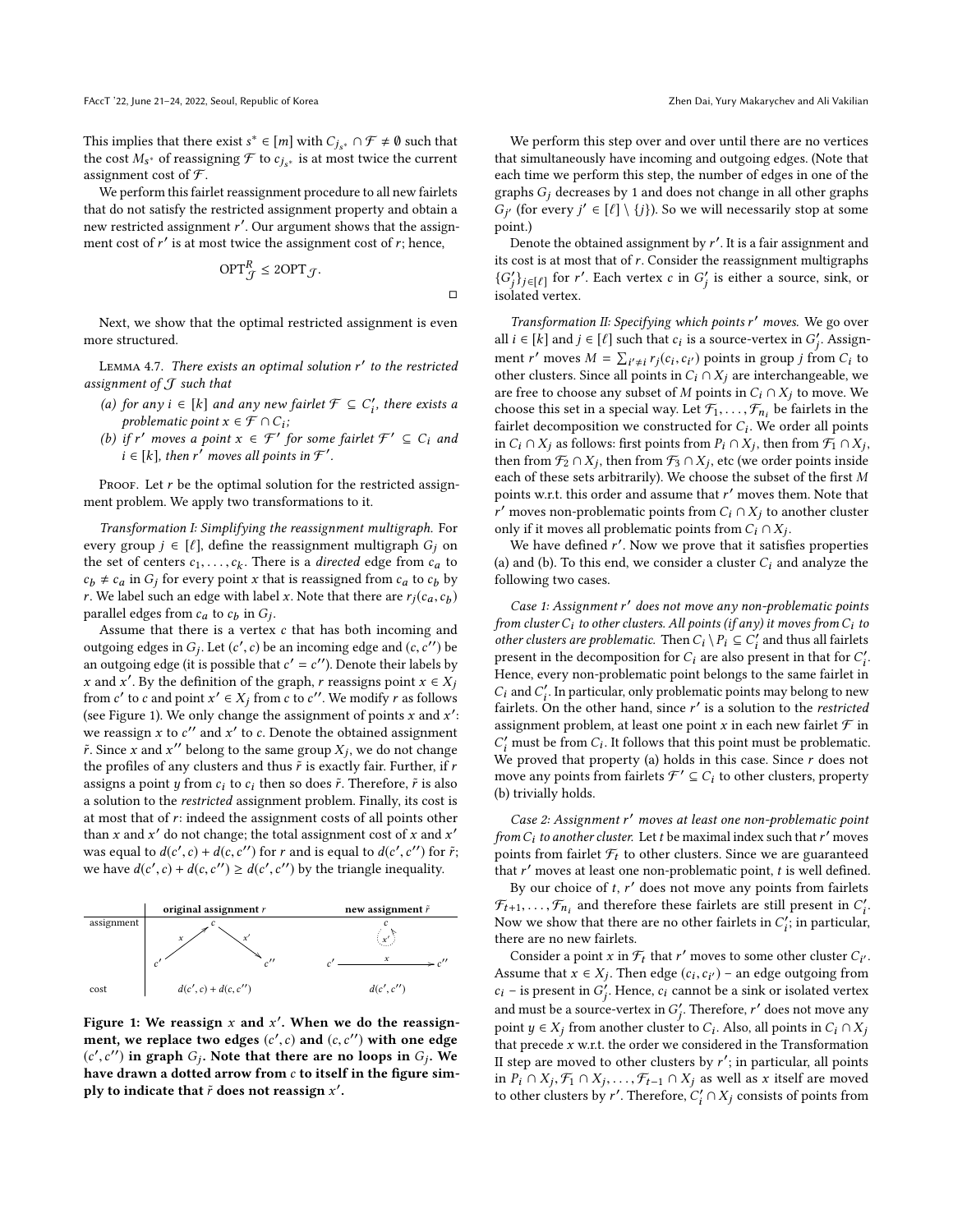Fair Representation Clustering with Several Protected Classes FAccT '22, June 21-24, 2022, Seoul, Republic of Korea

 $\mathcal{F}_{t+1} \cap X_j, \ldots, \mathcal{F}_{n_i} \cap X_j$  and hypothetically some points from  $\mathcal{F}_t \cap X$ .<br>  $X_t$ . However, point x from  $\mathcal{F}_t \cap X_t$  is assigned to another cluster and thus there are not enough points from group j left in  $\mathcal{F}_t$  to and thus there are not enough points from group j left in  $\mathcal{F}_t$  to form another fairlet. We conclude that  $\mathcal{F}_{t-t}$  of  $\mathcal{F}_t$  are the only . However, point x from  $\mathcal{F}_t \cap X_j$  is assigned to another cluster d thus there are not enough points from group i left in  $\mathcal{F}_t$  to form another fairlet. We conclude that  $\mathcal{F}_{t+1}, \ldots, \mathcal{F}_{n_i}$  are the only fairlets in C' Since C' satisfies the exact fairness constraints, each fairlets in  $C'_i$ . Since  $C'_i$  satisfies the exact fairness constraints, each point in  $C'$  lies in a fairlet, that is in one of these fairlets. Now (a) point in  $C'_i$  lies in a fairlet, that is, in one of these fairlets. Now (a) trivially holds since there are no new fairlets in  $C'$ . (b) holds since r' trivially holds since there are no new fairlets in  $C'$ ; (b) holds since r'<br>moves all points from fairlets  $\mathcal{F}$ ,  $\mathcal{F}$ , and no points from fairlets moves all points from fairlets  $\mathcal{F}_1, \ldots, \mathcal{F}_t$  and no points from fairlets  $\mathcal{F}_{t+1}, \ldots, \mathcal{F}_{n_i}$ . . □

Lemma [4.7](#page-7-1) immediately implies the following result which proves [1](#page-6-0) and [2.](#page-6-2)

<span id="page-8-15"></span>COROLLARY 4.8. Suppose that  $J$  is a 3-approximately fair instance. There exists an assignment r' of cost at most  $2OPT_J$  that only moves<br> $O(k f^2)$  points, Eurthermore, we can choose a subset S of data points  $O(k f^2)$  points. Furthermore, we can choose a subset S of data points<br>such that  $|S| = O(k^2 f^2)$  and the solution r' only moves points in S such that  $|S| = O(k^2)$ f<br>I <sup>2</sup>) and the solution  $r'$  only moves points in S.

Proof. Let r' be an optimal restricted assignment that satisfies<br>the conditions in Lamma 4.7. In the clustering defined by r' every both conditions in Lemma [4.7.](#page-7-1) In the clustering defined by r', every<br>new fairlet contains a problematic point from the original cluster of new fairlet contains a problematic point from the original cluster of the center they are assigned to by  $r'$ . Since by Lemma [4.4](#page-6-1) there are<br>only 4k f, problematic points in total, there are at most 4k f many only  $4kf$  problematic points in total, there are at most  $4kf$  many new fairlets. Thus, r' moves at most  $4kf^2$  many points. Moreover,<br>by Lamma 4.6, the cost of r' is at most 20PT  $\sim$ by Lemma [4.6,](#page-6-3) the cost of r' is at most 2OPT  $\overline{f}$ .<br>Since we know that r' moves at most 4k  $f^2$  r

Since we know that r' moves at most  $4kf^2$  many points and r'<br>is fies condition (b) in Lamma 4.7 r' would move at most 4k f satisfies condition (b) in Lemma [4.7,](#page-7-1) r' would move at most  $4kf$ <br>fairlets in each cluster Recall that each C; contains n; fairlets From fairlets in each cluster. Recall that each  $C_i$  contains  $n_i$  fairlets. From each cluster  $C_i$ , we pick  $\min(n_i, 4kf)$  many fairlets and add them<br>to the set S. Then, we add all the problematic points to S. Then to the set S. Then, we add all the problematic points to S. Then,  $|S| \leq 4k^2$ <br>in S  $f^2 + 4kf$  and we can assume that r' only moves the points  $\Box$   $\Box$ 

Now, we can solve the assignment problem by passing the set S as input to our dynamic programming approach described in Section [3.4.](#page-3-3)

PROOF OF THEOREM [1.6.](#page-2-0) Let  $I$  be an instance of the exactly fair  $k$ -median problem. First, we perform location consolidation on  $I$  to obtain the instance  $I'$  as described in Section [3.2.](#page-3-4) Then, we run the assignment algorithm by [\[8\]](#page-8-1) on  $\mathcal{I}'$ . Let  $\mathcal{I}''$  be the resulting instance. By Theorem [4.1,](#page-5-1)  $I''$  is 3-approximately fair. By Corollary [4.8,](#page-8-15) we can pick a subset S of data points such that  $|S| = O(k^2 f^2)$  and<br>there exists an solution r' of cost at most 2OPT  $\tau$ , that only moves there exists an solution r' of cost at most  $2OPT_{\mathcal{I}''}$  that only moves<br>points in S. Now we apply the dynamic programming algorithm in points in S. Now, we apply the dynamic programming algorithm in Theorem [1.3](#page-1-0) on S to obtain a solution of cost at most  $O(\log k)$ OPT $_{I''}$ with high probability that runs in  $|S|^{O(\ell)} \log n = (kf)^{O(\ell)} \log n$ <br>time Since all the previous steps take poly(n) time the total running time. Since all the previous steps take  $poly(n)$  time, the total running time of this algorithm is  $poly(n) + (kf)^{O(\ell)} \log n$ .<br>Now by I amma 4.2 and Claim 3.2, the total co-

Now, by Lemma [4.2](#page-5-3) and Claim [3.2,](#page-3-2) the total cost of our solution is  $O(\log k)$ OPT<sub>I</sub>.

#### 5 CONCLUSIONS

In this paper, we study the fair  $k$ -median problem. We present an  $O(\log k)$ -approximation algorithm that runs in time  $n^{\tilde{O}(\ell)}$ . We further showed that our algorithm works in a more general set. further showed that our algorithm works in a more general setting where the fairness requirements are specified as an arbitrary set of fair profiles. This notion "profile-based fairness" captures a

richer class of fairness requirements that cannot be handled by the previously known approaches for fair representation clustering.

In addition, in the special case of exact fairness, we present an  $O(\log k)$ -approximation algorithm that runs in  $(kf)^{O(\ell)} \log n +$  $poly(n)$  time, where f is the size of a fairlet.

Our paper shows that there exists approximation algorithms for fair representation clustering with  $O(1)$  protected classes that run in polynomial time. It remains as an exciting question whether polynomial time  $O(\log k)$ -approximation can be achieved for the problem when  $\ell = \Omega(1)$ . An approach that can be potentially helpful to resolve the previous question is to extend the "reassignment" method used in Section [4](#page-5-4) to the more general setting of representation fairness (as in Section [3\)](#page-2-3). Another interesting direction is to extend our results to k-means problem. A natural approach is to consider the semi-metric  $d'(x, y) = d^2(x, y)$  and apply our DP algo-<br>rithm to d' The problem of this approach is that when we embed rithm to d'. The problem of this approach is that when we embed<br>the metric to a distribution of tree metrics, we need to bound  $Ed^2$ the metric to a distribution of tree metrics, we need to bound  $Ed_v^2$  $\ddot{\phantom{0}}$ by  $(Ed_\chi)^2$ , which is not true.

## ACKNOWLEDGMENTS

Zhen Dai was funded by DARPA (grant number: HR00112190040) and NSF (grant DMS 1854831).

## **REFERENCES**

- <span id="page-8-7"></span>[1] Mohsen Abbasi, Aditya Bhaskara, and Suresh Venkatasubramanian. 2021. Fair Clustering via Equitable Group Representations. In Proceedings of the 2021 ACM Conference on Fairness, Accountability, and Transparency. 504–514.
- <span id="page-8-3"></span>[2] Sara Ahmadian, Alessandro Epasto, Ravi Kumar, and Mohammad Mahdian. 2019. Clustering without over-representation. In Proceedings of the SIGKDD International Conference on Knowledge Discovery & Data Mining. 267–275.
- <span id="page-8-12"></span>[3] Haris Angelidakis, Konstantin Makarychev, and Yury Makarychev. 2017. Algorithms for stable and perturbation-resilient problems. In Proceedings of the Symposium on Theory of Computing. 438–451.
- <span id="page-8-4"></span>[4] Arturs Backurs, Piotr Indyk, Krzysztof Onak, Baruch Schieber, Ali Vakilian, and Tal Wagner. 2019. Scalable Fair Clustering. In Proceedings of the International Conference on Machine Learning. 405–413.
- <span id="page-8-5"></span>[5] Sayan Bandyapadhyay, Fedor V. Fomin, and Kirill Simonov. 2021. On Coresets for Fair Clustering in Metric and Euclidean Spaces and Their Applications. In Proceedings of the International Colloquium on Automata, Languages, and Programming. 23:1–23:15.
- <span id="page-8-13"></span>[6] Yair Bartal. 1996. Probabilistic approximation of metric spaces and its algorithmic applications. In Proceedings of the Conference on Foundations of Computer Science. 184–193.
- <span id="page-8-11"></span>[7] Yair Bartal. 1998. On approximating arbitrary metrices by tree metrics. In Proceedings of the Symposium on Theory of Computing. 161–168.
- <span id="page-8-1"></span>[8] Suman Bera, Deeparnab Chakrabarty, Nicolas Flores, and Maryam Negahbani. 2019. Fair algorithms for clustering. In Advances in Neural Information Processing Systems. 4955–4966.
- <span id="page-8-2"></span>[9] Ioana O Bercea, Martin Groß, Samir Khuller, Aounon Kumar, Clemens Rösner, Daniel R Schmidt, and Melanie Schmidt. 2019. On the Cost of Essentially Fair Clusterings. In Approximation, Randomization, and Combinatorial Optimization. Algorithms and Techniques.
- <span id="page-8-6"></span>[10] Matteo Böhm, Adriano Fazzone, Stefano Leonardi, and Chris Schwiegelshohn. 2020. Fair clustering with multiple colors. arXiv preprint arXiv:2002.07892 (2020).
- <span id="page-8-8"></span>[11] Brian Brubach, Darshan Chakrabarti, John Dickerson, Samir Khuller, Aravind Srinivasan, and Leonidas Tsepenekas. 2020. A Pairwise Fair and Communitypreserving Approach to k-Center Clustering. In Proceedings of the International Conference on Machine Learning. 1178–1189.
- <span id="page-8-9"></span>[12] Deeparnab Chakrabarty and Maryam Negahbani. 2021. Better Algorithms for Individually Fair k-Clustering. arXiv preprint arXiv:2106.12150 (2021).
- <span id="page-8-14"></span>[13] Moses Charikar, Sudipto Guha, Éva Tardos, and David B Shmoys. 2002. A constant-factor approximation algorithm for the  $k$ -median problem. J. Comput. System Sci. 65, 1 (2002), 129–149.
- <span id="page-8-10"></span>[14] Xingyu Chen, Brandon Fain, Liang Lyu, and Kamesh Munagala. 2019. Proportionally fair clustering. In International Conference on Machine Learning. PMLR, 1032–1041.
- <span id="page-8-0"></span>[15] Flavio Chierichetti, Ravi Kumar, Silvio Lattanzi, and Sergei Vassilvitskii. 2017. Fair Clustering Through Fairlets. In Advances in Neural Information Processing